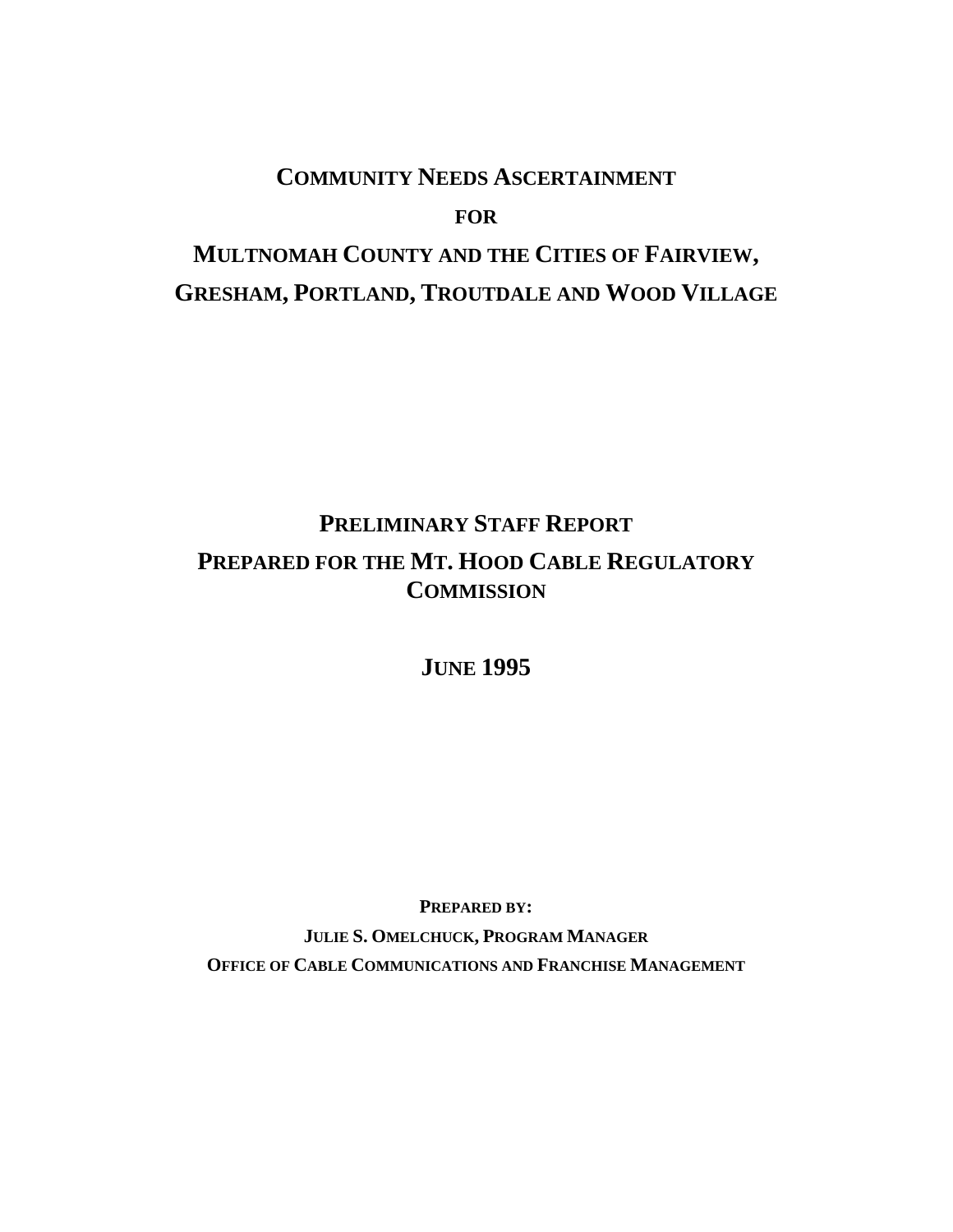# **COMMUNITY NEEDS ASCERTAINMENT PRELIMINARY STAFF REPORT**

#### **Introduction**

The goal of the community needs ascertainment is to identify and inventory communication and technology needs and interests related to cable-based communications for the communities within Multnomah County and the cities of Fairview, Gresham, Portland, Troutdale, and Wood Village.

The Mt. Hood Cable Regulatory Commission (MHCRC) and its staff will use results of the ascertainment to develop possible community benefits for inclusion in new and/or renewed cable franchise agreements for the east Portland and east Multnomah County service areas. The current franchise agreements held by Paragon Cable expire in May 1996 (east Portland) and May 1998 (east Multnomah County).

It is important to note that the community needs ascertainment is an ongoing process. The MHCRC and its staff will continue its ascertainment efforts in order to ensure that identified needs encompass all segments of the community. MHCRC staff=s intent with this report is to provide a preliminary analysis and summary of community needs identified to date. Stakeholder groups and individuals will have several opportunities in the coming months for input on new franchise agreements.

This report summarizes a broad effort carried out the past few months to ascertain the potential uses of cable-related technologies by various stakeholder groups in the franchise area. This includes not only the desires and needs of these groups in using cable technologies, but also the constraints they face.

The stakeholder groups considered here are:

- community groups and non-profit organizations
- public institutions (government agencies, schools and libraries)
- residential cable subscribers of Paragon Cable
- non-subscribers residing in Paragon=s service areas
- east county citizens (participants in MCTV=s ascertainment process)
- Multnomah Community Television (MCTV)
- Portland Cable Access (PCA)

As is evident, many of those who participated in the ascertainment process would be considered members of several of the stakeholder groups listed above. And, indeed, there was much overlap of responses and ideas during this ascertainment process.

Several different ascertainment methods were employed in this process. These methods included surveys, focus groups, in-depth interviews, and combinations of methods. Therefore, some of the findings here cite survey responses, while others describe needs identified by representatives of a constituency or organization. In addition, not all documents referenced or drawn upon are included with this report. All of the findings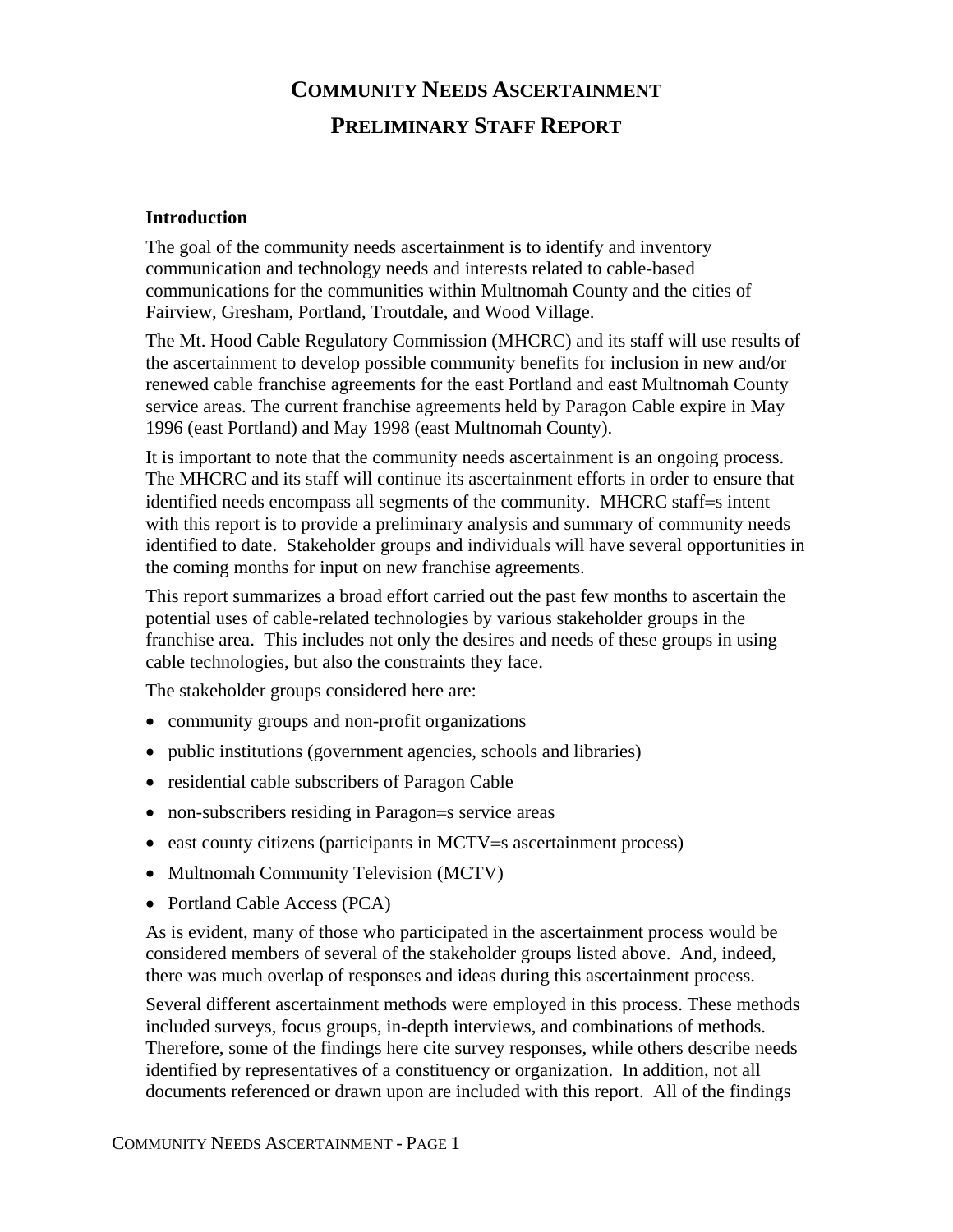presented are regarded as valuable since they were generated through a deliberative process and by members of the community.

Most ascertainment methods were designed to consider the current two Paragon franchise areas (Portland and East Multnomah) and to identify possible differences in needs and interests of the two general areas, if indeed, differences existed. Staff discovered that, in the big picture, general findings of needs were similar in the two service areas. However, distinct differences exist between the two areas and among stakeholder groups when considering more specific needs or how identified needs might be met. The attachments to this report provide additional information about those differences, which will be critical to consider during the MHCRC=s and staff=s upcoming discussions about the franchise agreements.

#### **Summary of Ascertainment Findings**

Staff identified five key findings of need that were commonly identified by stakeholders. Those include:

- More bandwidth capacity is needed.
- Existing and potential components of the cable communications system must be better connected.
- Community bandwidth must be managed as a finite resource by its users.
- Universal access to communications technologies, especially emerging technologies, must be improved.
- High performance standards for maintenance and operation of public components of the system should be established and met.

#### **Linkage to Larger Policy Objectives**

It is worth noting that many of the needs identified in this ascertainment tie in to larger public policy goals expressed in state and local benchmarks. Increased cable system capacity and connectivity, for example, support economic development by facilitating business competitiveness. They support telecommuting, which reduces commuting, travel and pressures on land use. They offer the promise of increasing access to government services, as well as making public sector dollars go farther through technology. Furthermore, increased cable system capabilities complement policies and benchmarks intended to advance diversity and community harmony.

# **ASCERTAINMENT FINDINGS**

#### **1:** *BANDWIDTH CAPACITY.* **More bandwidth capacity is needed.**

Bandwidth capacity is defined here as the capacity of the system to carry a variety of applications for video, voice, and data communications. Traditionally, bandwidth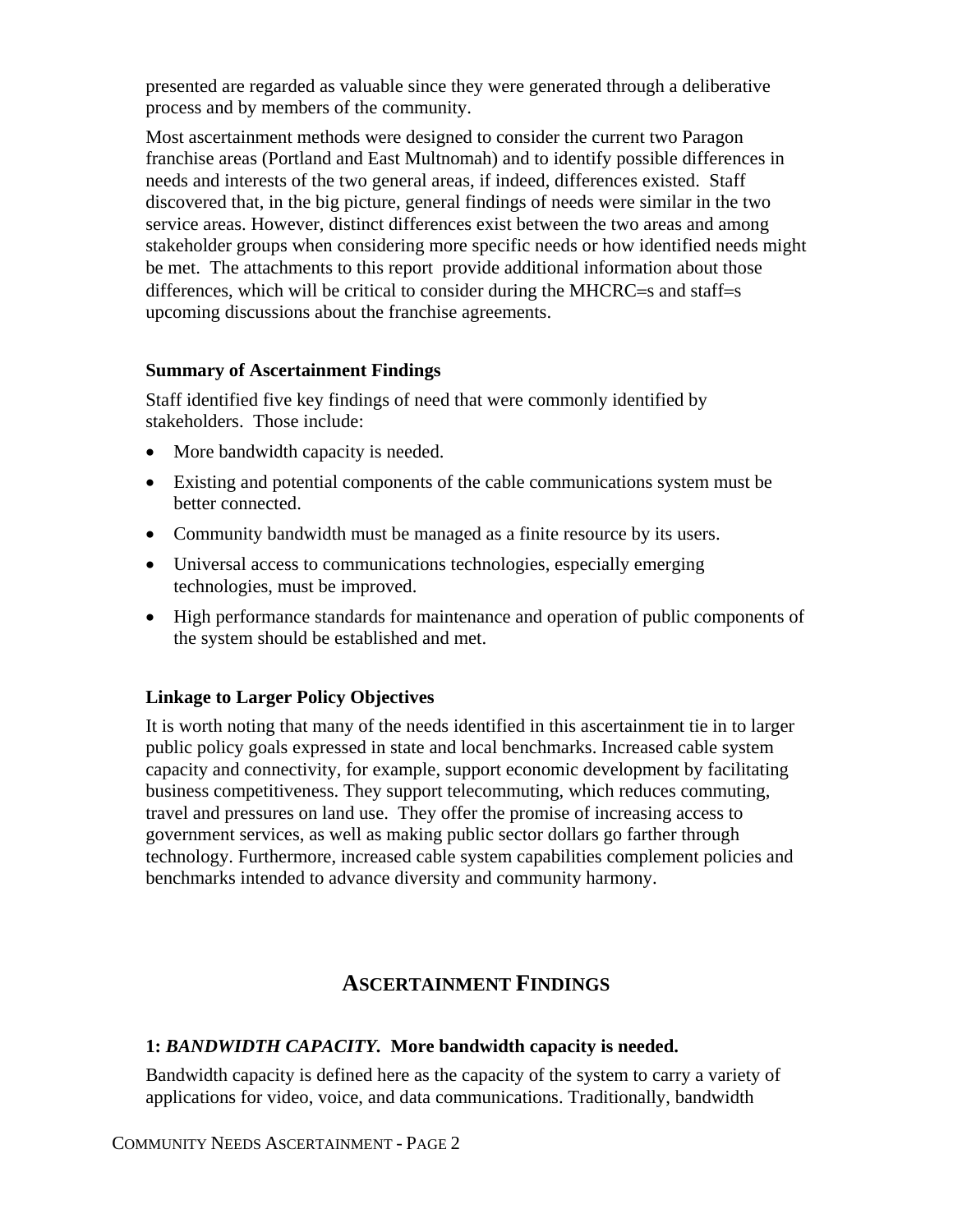capacity on cable systems has referred to analog video transmissions. However, the communications industry is in a transition from analog to digital technology. State-ofthe-art cable systems, as a part of this transition, are capable of accommodating emerging applications such as E-mail, Internet access, and data transmissions, as well as more traditional video applications.

Stakeholder comments, evident technological trends, and booming business interest in communication technology indicate that increased service demands will be placed on the cable system, drawing on both its video and its digital data transmission capability. However, according to Paragon, its current residential system capacity is full and the bandwidth available for public uses of the institutional network is nearing capacity. Just as additional capacity will be needed to meet greater demand for the cable company=s commercial communication services, so will capacity be needed to meet growing demand for public uses of the system. And just as the company=s commercial services will need to accommodate demand for greater speed, convenience, security, and reliability, so will the system=s public uses.

Here are just a few examples to illustrate this need:

- Paragon's subscriber survey indicates that younger people (18 to 35 years old) exhibit higher interest in new entertainment and information technologies than those over 35. Demand for channel capacity will continue to grow with this computer literate generation.
- Just after Paragon removed C-Span2 from its lineup due to lack of channel space, the Cable Commission was flooded with complaints, and people packed the next commission meeting to protest the cancellation.
- Both subscribers and nonsubscribers surveyed in the ascertainment process described as important to them access to new on-line or interactive services, such as library information searches, voting, and obtaining licenses and permits. As client demand increases, libraries, government agencies, and schools will need the transmission capacity to meet this demand.
- Access channels are programmed nearly to capacity and interest in community television is growing. Reports from both PCA and MCTV note that the channels dedicated to community programming are used to capacity. Nonprofit organizations currently using community access channels expect to use more channel capacity in the future. None expects to use less. And, organizations not using community television resources expressed great interested in airing Public Service Announcements (PSA) and nationally-produced videos, listing organization activities on community bulletin boards, and carrying events live on the access channels.
- Government programming is a case in point. Surveys show that roughly half of cable subscribers are interested in viewing government programming, especially live meetings. However, when important public meetings (such as those of the Portland City Council, the Metro Council, the Portland School Board, and the Multnomah County Commission) are held at the same time, the system=s limitation to only one government channel per franchise area permits just one meeting to be cablecast live. A second government channel would ease this problem. In addition,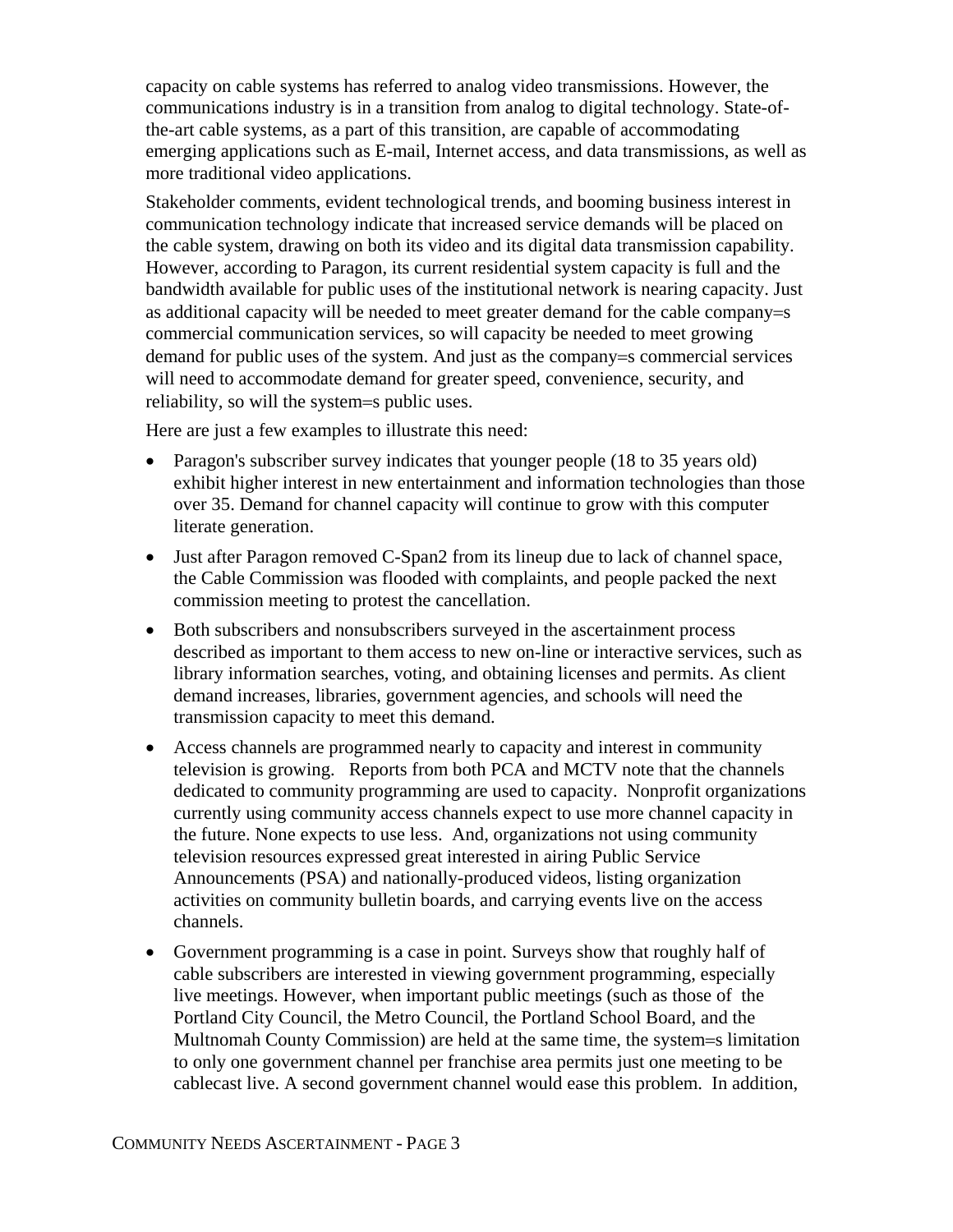because of Paragon=s limited bandwidth across the Willamette River, gavel-togavel, live coverage of government meetings, including the Multnomah County Commission meetings, is not guaranteed.

- Institutional users cite the need for more bandwidth to transport information between organizations and to citizens. This is due to several factors including higher volumes of data, changing storage format (formatted test, image, fax and video verses simple text), graphic computer display of information, and the trend toward interactive on-line information demands from the public.
- In the ascertainment of public institutions, respondent agencies expressed interest primarily in today=s applications. However, even E-mail, which is presently a lowbandwidth application, will be transformed in the next few years into a highbandwidth application. E-mail technology is just emerging that allows the user to embed voice and video clips in an E-mail document. This and similar innovations will increase bandwidth requirements by a factor of ten.
- The Commission=s technical consultant concluded that Paragon has run out of forward channel space on its residential network, making it difficult to satisfy the current needs of customers, community access providers, and public institutions. The consultant recommended that future system capacity should represent the equivalent of no less than 750 MHZ of analog video channel space or 110 video channels compared to Paragon=s current 57 channels.
- The technical consultant also recommends that an upgraded distribution system should provide no less than 10 upstream channels. The existing system provides four upstream channels all used for cable company purposes. The recommended upstream channels would help meet identified needs for services such as live televised meetings and events, distance learning by schools, and high-speed Internet access.

# **2.** *CONNECTIVITY.* **Existing and potential components of the cable communication system must be better connected.**

For the cable system to function as a true communications network, it must connect institutions to one another, it must connect institutions with their constituencies, it must connect citizens to citizens, and it must be part of a greater regional communications infrastructure.

In this regard, the existing system is limited. First, the coaxial cable system that links institutions is not available to east Multnomah County. Second, there is no connectivity between the current residential and institutional portions of the system. Third, the system does not have connections with other telecommunications systems to provide seamless networks locally, regionally or internationally.

On the other hand, the franchise provider has demonstrated its ability to connect with other metro area cable systems in order to share commercial advertising inserts and local origination programming with other area cable operators and to provide the Community Access Network (CAN) channel to all metro area subscribers. Moreover, the cable system passes virtually every home in Multnomah County east of the Willamette River. This gives it tremendous potential as a means of linking government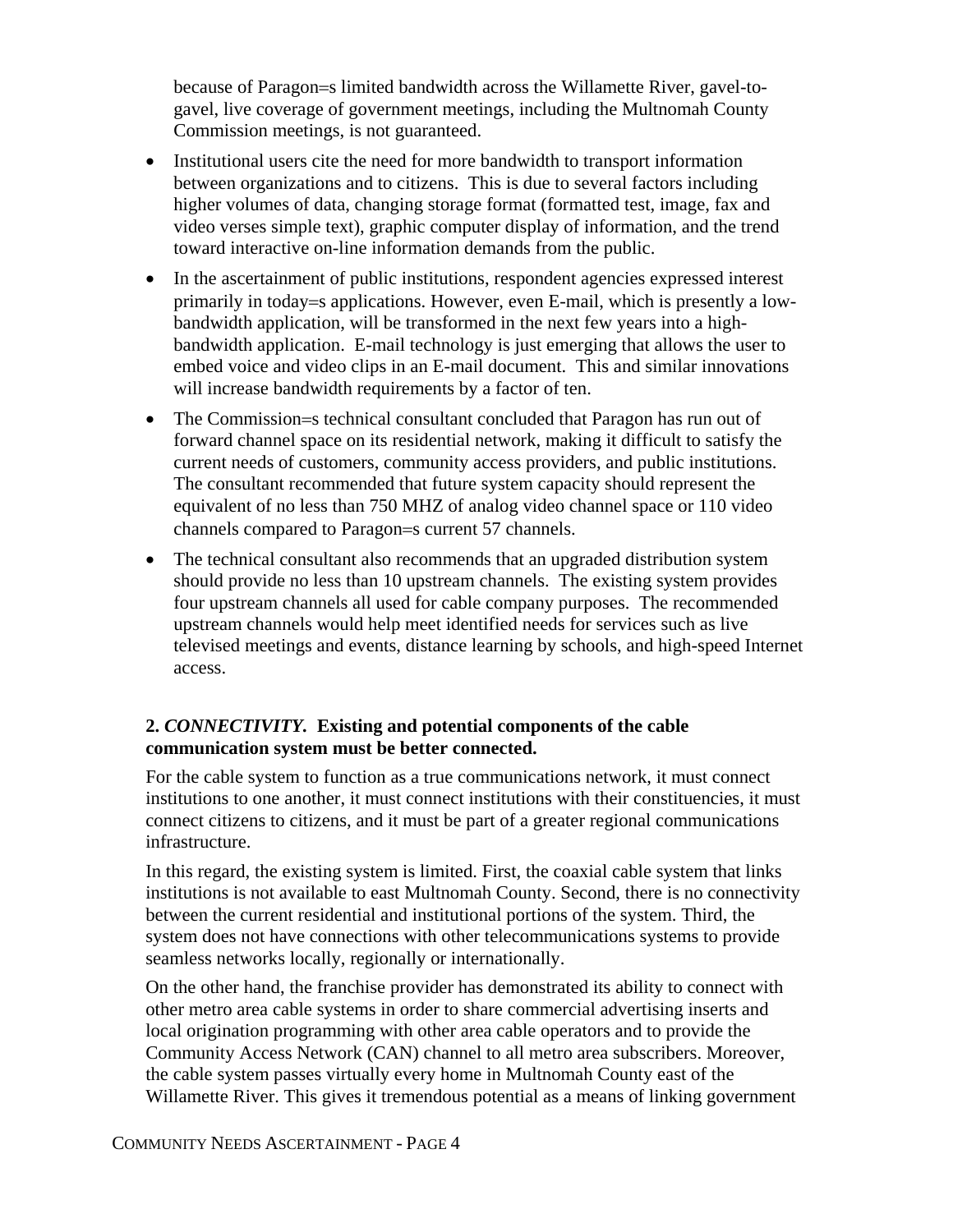agencies, schools, libraries, elected officials, and community organizations with the constituencies they serve in the franchise area. The cable system also has the unique capability to Αnarrow-cast≅ or send signals to discrete communities within the system=s service area.

Examples of needed connectivity include the following:

- Citizen-to-citizen and small area connections were viewed as essential to encouraging community dialogue and addressing issues of local importance. For emergency and disaster planning, Metro identified the need to connect with discreet areas, such as residents who generally live along the Sandy River, to provide disaster warnings and information. East county citizens found that opportunities for exchange between smaller Acommunities of interest≅ within the community-atlarge and neighbor-to-neighbor interaction are key to encouraging civic involvement.
- All stakeholders identified linkage between institutional and residential networks for a myriad of applications. Schools see it as a means to provide classroom curriculum and information to parents. Government agencies view it as an efficient and cost effective way for citizens to access public information or conduct transactions (e.g. apply for a permit or drivers license). Subscribers and nonsubscribers indicate that they would highly value a home link with library resources. In addition, home businesses and telecommuters would benefit from high-speed access to data sources carried on an institutional network.
- Lack of an available I-Net system in east county and lack of a unified link to other cable companies in the region were two of the problems most commonly cited in the institutional ascertainment. They underlie the constraints on needed connections between institutions. For example, they impede distance learning projects by video between schools. They also impede multi-point teleconferencing for training by law enforcement, government, education, health services, and disaster planning managers. Increased institutional connection would create more sites for live productions in both Portland and east Multnomah County. Mt. Hood Community College cited difficulty in providing a signal to ED-NET, located on Portland=s west side at Oregon Public Broadcasting. Such a connection would open the door to Mount Hood Community College and other community colleges statewide to take advantage of the unique learning opportunity each institution offers. MCTV and PCA would like a hardware connection between them in order to share government and other programming of regional significance.
- Linkage to other regional telecommunications providers should be required. These providers could include cable companies, public Internet carriers, telephone companies, competitive access providers, or government networks. All organizations in the institutional ascertainment expressed a need to communicate with similar organizations outside the local area (regional, national, international). Paragon is extending fiber optic cable links to some cable companies in surrounding areas and these efforts should be encouraged. Government agencies, schools, and libraries identified common general application networks for geographic information systems, E-mail, Internet access, and linkage of local area networks among many sites of the same organization that are outside the franchise area.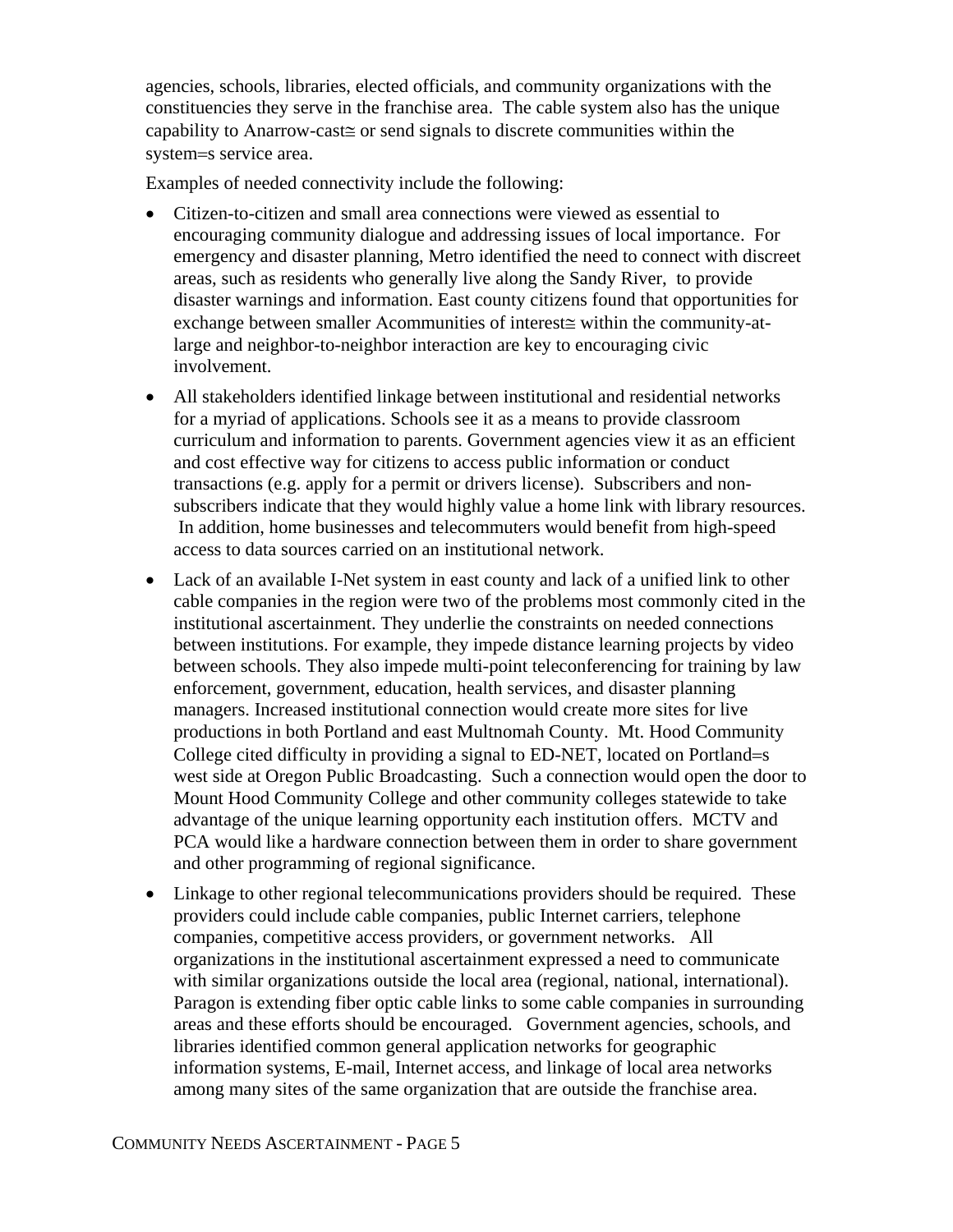# **3:** *BANDWIDTH MANAGEMENT.* **Community bandwidth must be managed as a finite resource by its users.**

Community bandwidth as used here pertains to all of the bandwidth dedicated to community use, including schools, government agencies, libraries, nonprofit groups, civic organizations, and the public. Bandwidth is managed in the way it is allocated, priced, and marketed.

Current management of this resource is shared by community users as well as the cable company. For example, community access organizations manage public bandwidth set aside on the residential system. Both the east county and Portland franchise agreements require the cable company to market and promote use of the public bandwidth on the institutional network (I-Net).

The ascertainment process reveals two principal things that pertain to bandwidth management. First, stakeholders expressed interest in similar applications on community bandwidths (e.g., E-mail, video programming, access to the Internet). The implication of these overlapping, competing interests is that stakeholders will need to develop partnerships in order to share bandwidth and to better manage this resource. Second, the cable company has not developed and marketed the I-Net=s potential for public use. The I-Net ascertainment concludes that users themselves should take on this responsibility.

The following points illustrate this need:

- There are practical limits on the amount of bandwidth that the cable company will make available for community use. Community users have an obligation to make efficient use of this resource, especially when they anticipate a need for additional allocation of bandwidth from upgraded system capacity.
- Χ Bandwidth or channel allocation is going to be defined and driven more by the nature of the application than by who is using it. In the short term, shared applications or common need applications among stakeholder groups will probably take precedence over point-to-point applications by single users. As the cable company develops a high bandwidth infrastructure, the additional capacity will enable growth in point-to-point uses.
- Χ There are several successful bandwidth management models in the area from which useful experience has been gained. The Metropolitan Area Communications Commission (MACC) in Washington County markets, oversees technical performance, set rates, and allocates bandwidth for Columbia Cable=s institutional network. MCTV manages all the access channels for east Multnomah County, balancing the needs of many users such as Mt. Hood Community College, east county school districts, government agencies, citizens, and community organizations. The Community Access Network (CAN) is one channel shared among all access providers. All providers collectively determine program schedules, provide programming and market the channel.
- Χ Both MCTV and PCA expressed interest in managing a public E-mail and Internet network which would be available at no or low cost to nonprofit organizations, public agencies, and community members. In order to provide such a service, the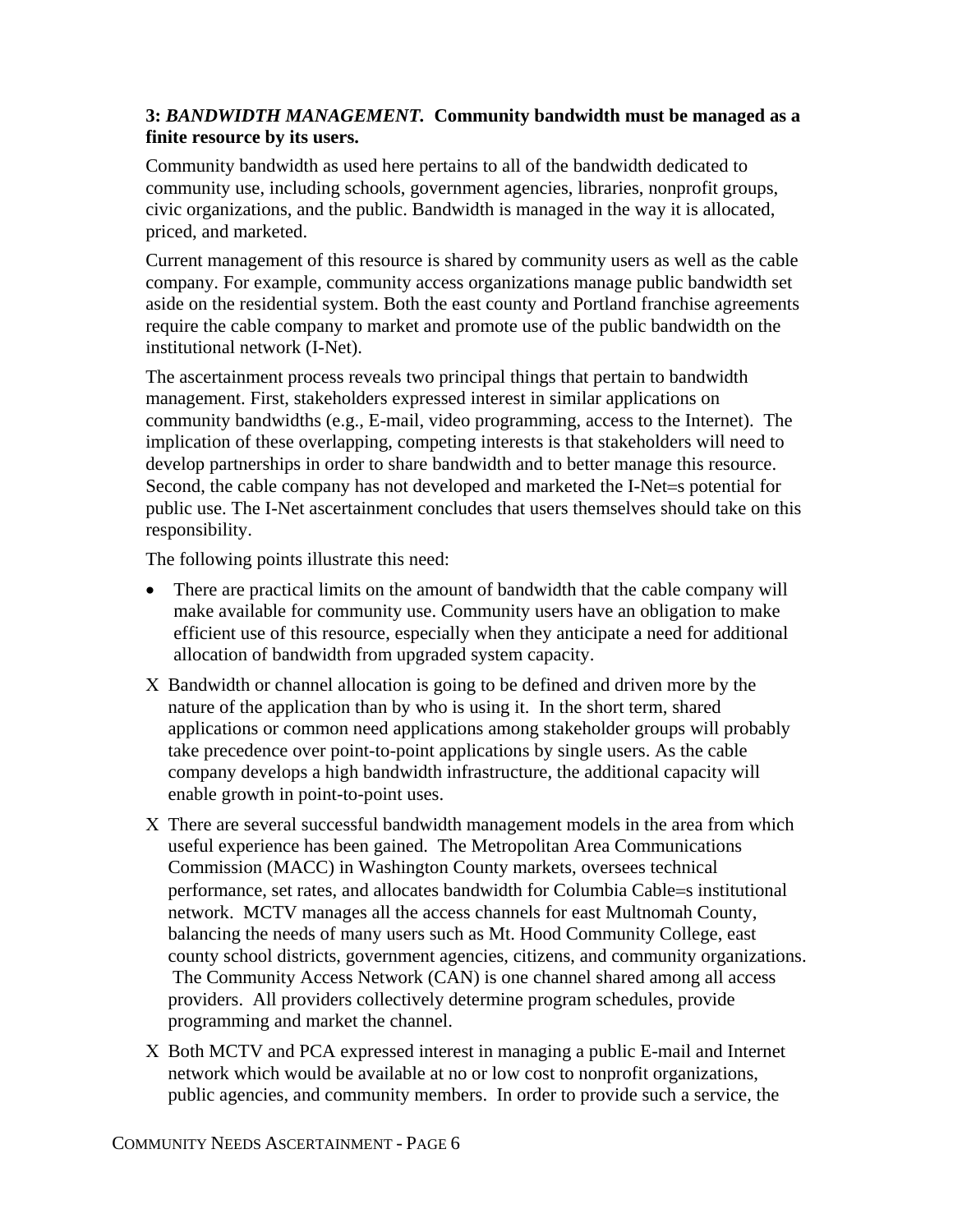technical consultant recommends the managing agency administer addresses, evaluate, and recommend interface equipment, observe traffic patterns and bandwidth saturation, establish and collect fees for services, and market the network to community users.

- The ascertainment of public institutions identified bandwidth prioritization for both residential and institutional systems of the future as a major problem, especially when bandwidth is not sufficient to meet all stakeholder needs. As a result, the technical consultant recommended that the franchise agreement establish a procedure for allocation of scarce bandwidth for community uses.
- The technical consultant also noted that a public network will not reach its potential simply because fiber optics or high bandwidth capability is provided. It must also have a management structure that provides marketing, pricing, testing, and a method of allocating bandwidth.
- In the institutional ascertainment, users and potential users of the I-Net most commonly identified the following kinds of concerns about the existing I-Net system: lack of documented rate structure and equal rates for all users, difficulty in prioritizing who gets access to the system, lack of equipment standards for connecting to the system, and a fear that shared channels would not be properly managed, resulting in a capacity problem over which users have no control.
- Current demand for use of I-Net is creating the need for shared use policies.

# **4.** *UNIVERSAL ACCESS.* **Universal access to communication technologies, especially emerging technologies, must be improved.**

Universal access of community members to communication technology includes outreach activity, physical access to production technologies (hardware and software), access to distribution systems, and access to both technical and media literacy training. It should be stressed that universal access cannot be successfully achieved if any of the above elements is excluded.

Historically, the purpose of access centers was to remove physical, financial, and skill barriers to use of video communication technology by citizens and community groups. The purpose of access remains the same, but emerging computer-based, digital technologies have raised the stakes. These technologies are becoming central to the way that people and communities share information, engage in public dialogue, and address issues. For example, in MCTV=s ascertainment effort, east county citizens identified universal access to communications technology as a key opportunity for the community to effectively address critical issues such as growth, diversity, crime, jobs, and education.

The ascertainment process revealed these common needs for universal access to cable technology:

• Over half of community group respondents believe it is Αvery important≅ that communication technologies be made available to them at no cost or low cost over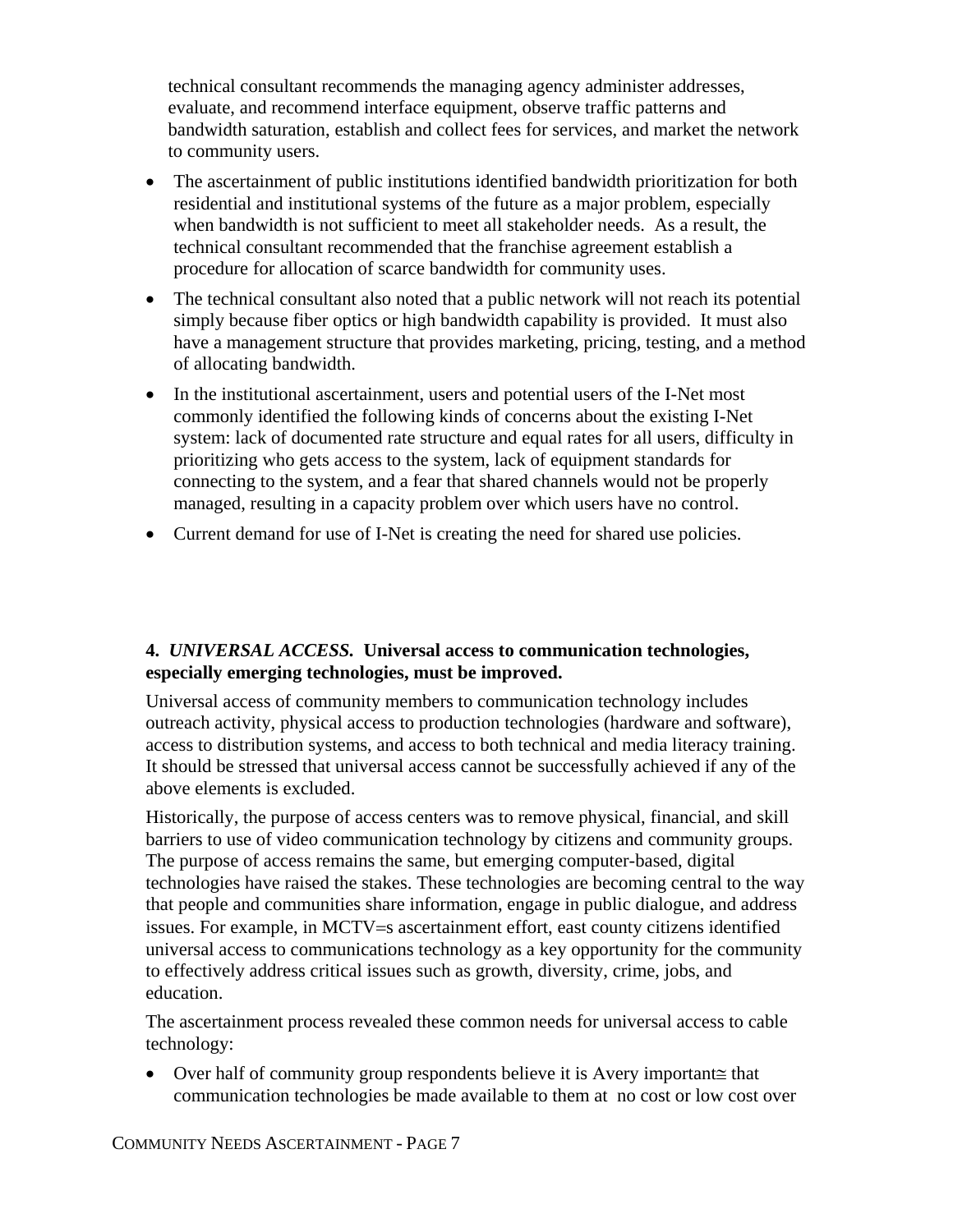the next ten years, including public information kiosks, community centers that provide equipment and training in use of video and computer technology, and access to the Internet and E-mail.

- Participants in MCTV=s needs assessment identified universal access to communication technology as a top priority and opportunity if the community is to avoid creation of an underclass of the Αinformation poor.≅ This sentiment is echoed in the PCA ascertainment report, which notes that the cost of acquiring computer hardware, software, on-line services, and training erects barriers to people with constrained means and poses the danger of creating a Αtechnology underclass≅ that does not participate fully in society and the economy. Both MCTV and PCA indicated that providing universal access to new technology, is central to their organizational missions.
- Public institutions also have a practical stake in universal access. Since most government agencies, schools, and libraries participating in the ascertainment process stated that it would soon be feasible and desirable to provide services and information by interactive computer connections, a broader system of access will enable public institutions to better serve constituencies. Both pubic institutions and community organizations recognize the need for their constituents to have low or no cost access to communications resources like public kiosks, technical equipment, and training in the use of the equipment.
- Lack of funds poses a difficult barrier in providing universal access. Community groups, access organizations, schools, and libraries all expressed concern for funding in the various ascertainment surveys. Even though both access organizations are moving away from franchise-generated funds as the only revenue stream to maintain current services levels, PCA and MCTV expressed great concern about the availability of future franchise-related funds to provide universal access to emerging technologies. Funding for outreach activities, training, and equipment will need to be provided through the franchise agreements.
- Outreach is particularly important if universal access is to include the traditionally under served segments of our population. One aspect of outreach, highlighted in MCTV=s report, is the ability to easily transport technology to an organization=s site. This includes the training, equipment, and in some cases, the actual access point to the distribution system. This mobile technology helps constituencies overcome cultural and physical barriers to using communications technology. Another aspect is staff-produced programming. As evidenced by the large volume of letters from ethnic, cultural and other community organizations to PCA and MCTV, staff assisted productions help special segments of the population effectively use cable television to convey their messages. Under the Portland franchise, the cable company also provides staff assisted programs for Black Community Television (BCTV). BCTV provides a forum for Portland=s African-American community to address issues of importance.

#### **5.** *TECHNICAL PERFORMANCE.* **High performance standards for maintenance and operation of public components of the system should be established and met.**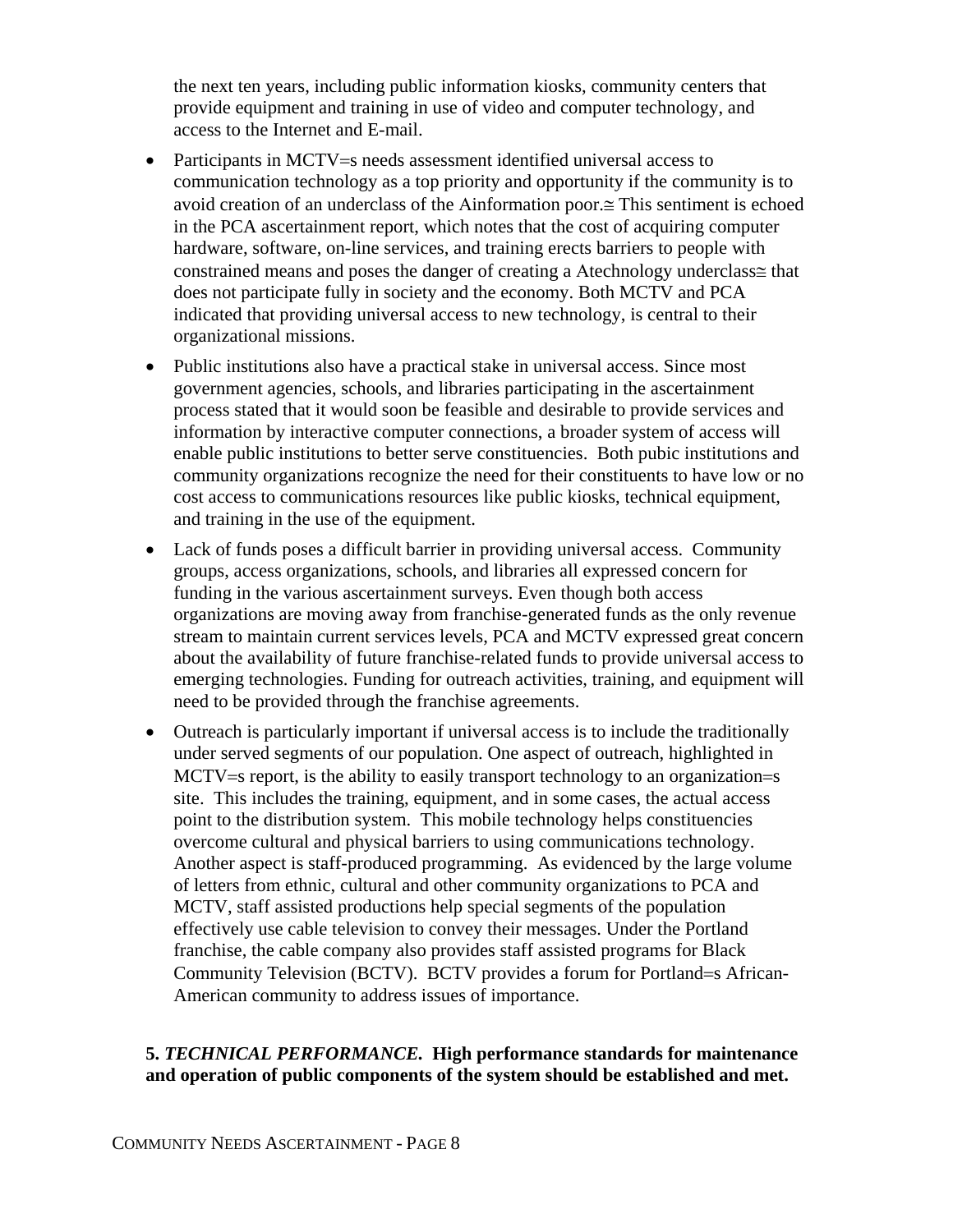If the portion of the cable system dedicated to public use is to enjoy user confidence and to grow, it needs to be technically reliable and secure, and it must be able to accommodate emerging communication technologies. Therefore, standards and procedures for public system maintenance, service, and connectivity need to be adopted and enforced. These standards and procedures must meet or exceed those for the commercial applications of the system.

The following points support this need:

- MCTV and PCA stated that in order for them to provide for public use of the cable system, all public channels and connections on the cable system must be maintained at the same standards as all other commercial channels provided by the cable company.
- Commonly perceived needs by government agencies, schools, and libraries to use the cable system=s technology included high reliability, security, easy maintenance, and quick repair. Conversely, several of the main reservations expressed by public institutions about using the cable system=s current I-Net relate to reliability, security, and repair response times.
- The technical consultant recommends 1) that sufficient cable company staff be dedicated to the institutional network to insure that system response time and failures are given priority equal to the residential system, 2) that the cable company distribute summary results of testing to potential users to demonstrate performance, and 3) that when the company converts feeders from the fiber backbone on the residential system, it should also place fiber to area institutions.
- The technical consultant recommends that institutional networks or other public capacity be tested to the same specifications on the same schedule as the residential system in both forward and reverse directions to ensure system performance. Specifications for performance should be developed in conjunction with public users of the system in order to promote buy-in and clarify expectations.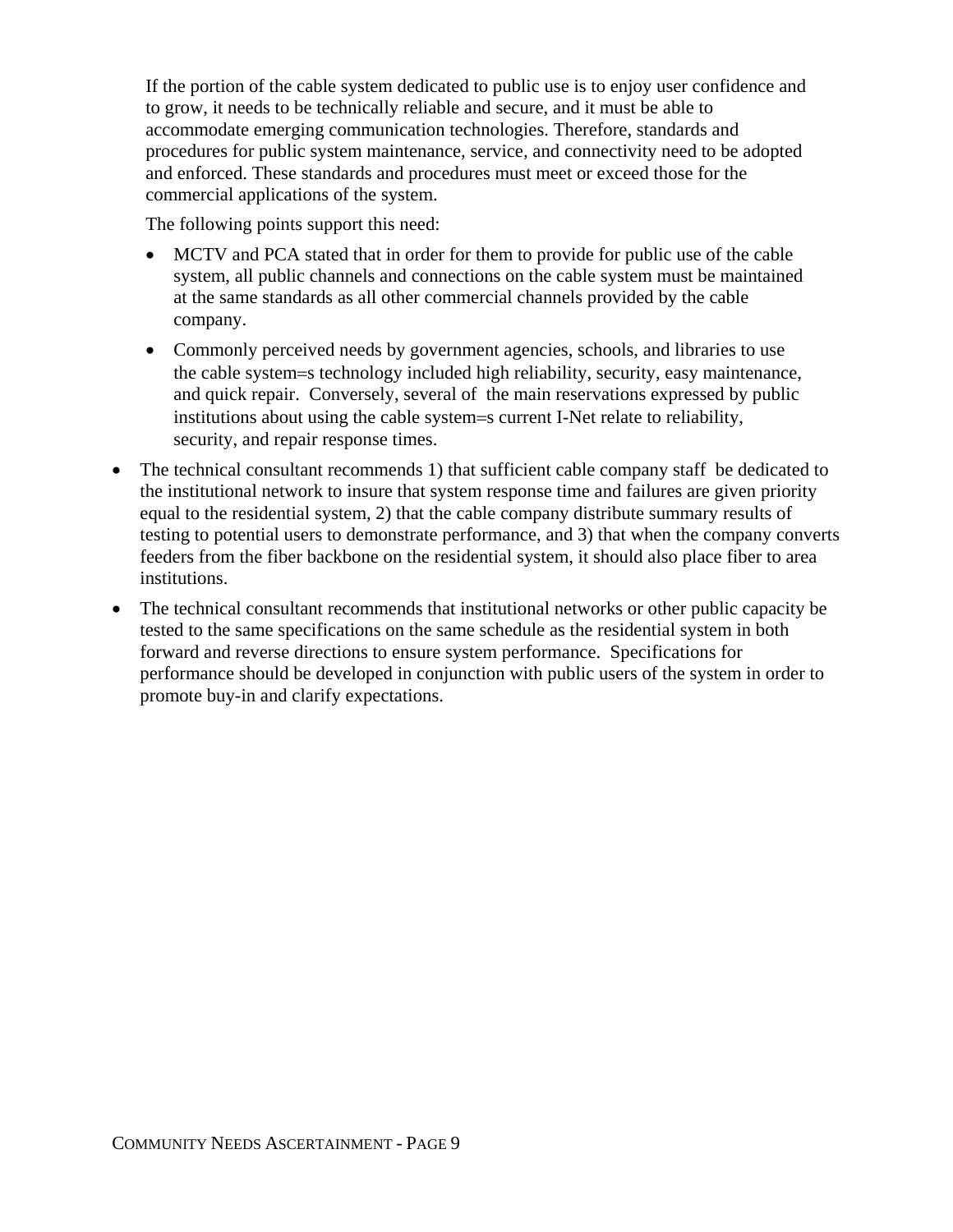#### **COMMUNITY NEEDS ASCERTAINMENT**

#### **JUNE 1995**

#### **ATTACHMENTS**

- 1. Community Groups Survey Results Prepared by: MHCRC Staff and Research for Marketing (blue divider)
- 2. Public Institutions Needs Ascertainment Prepared by: Pacific Netcom (yellow divider)
- 3. 1995 MHCRC Survey of Cable Subscribers Prepared by: Research for Marketing (pink divider)
- 4. 1995 MHCRC Survey of Non-Subscribers Prepared by: Research for Marketing (peach divider)
- 5. Community Needs Assessment for East Multnomah County Prepared by: Multnomah Community Television (green divider)
- 6. Community Media Needs Ascertainment Prepared by: Portland Cable Access (red divider)
- 7. Public Hearing Testimony: May 15, 1995 MHCRC Hearing Regarding Future Communication Needs (goldenrod divider)
- 8. Cable System Technical Evaluation Prepared by: Pacific Netcom (orange divider)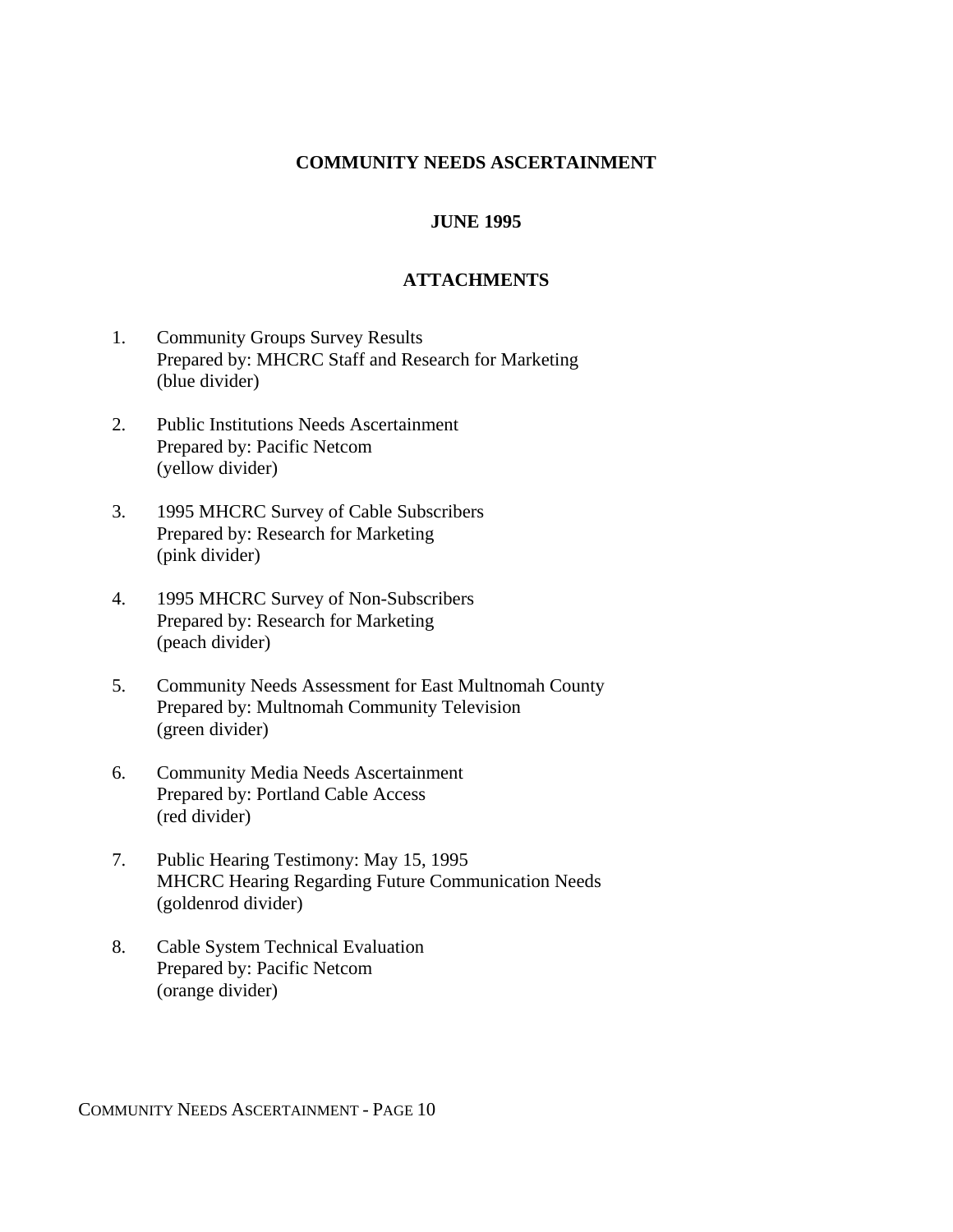**COMMUNITY GROUPS SURVEY RESULTS**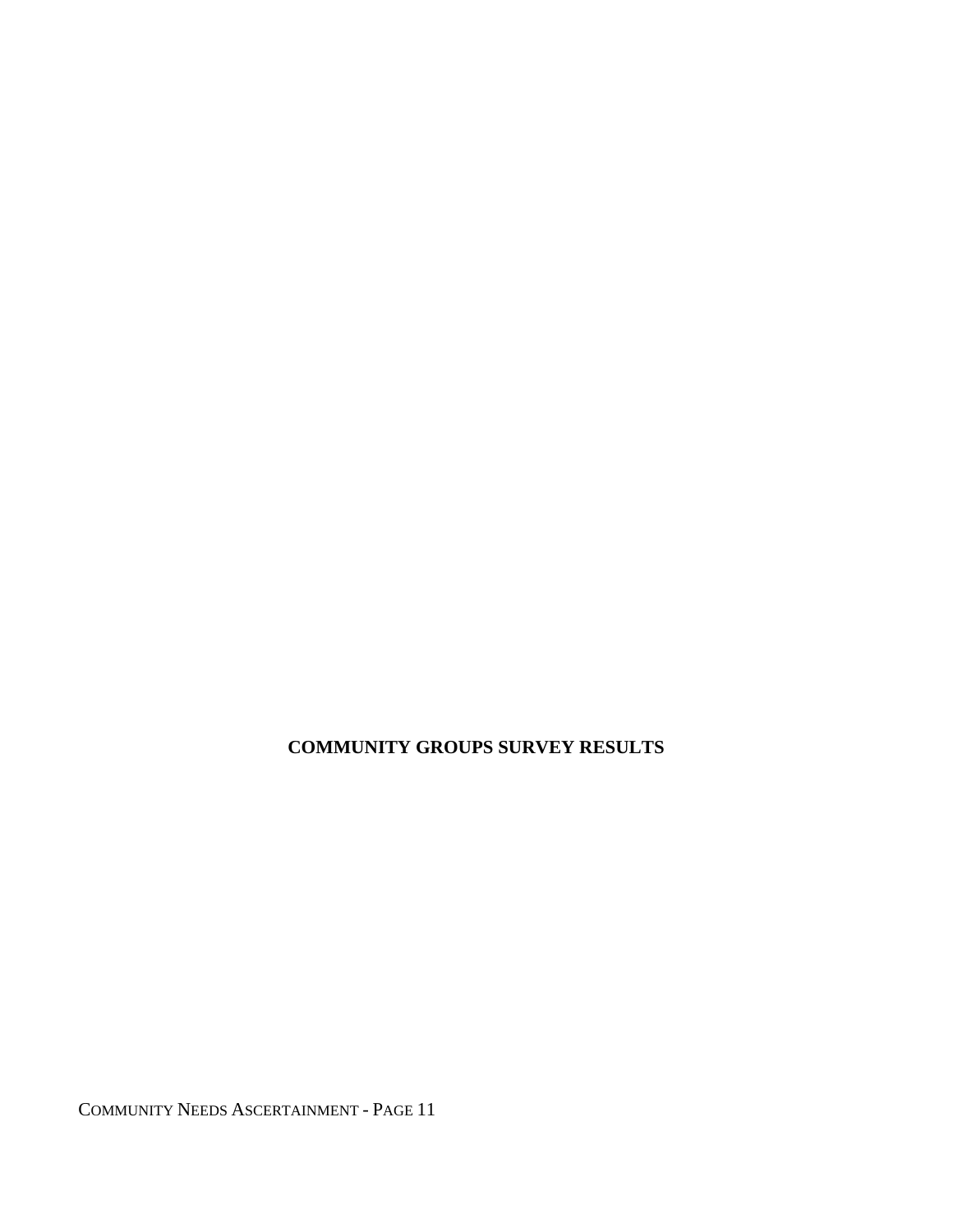# **COMMUNITY GROUPS AND NON-PROFIT ORGANIZATIONS**

# **COMMUNICATIONS AND TECHNICAL NEEDS SURVEY RESULTS**

 **JUNE 1995**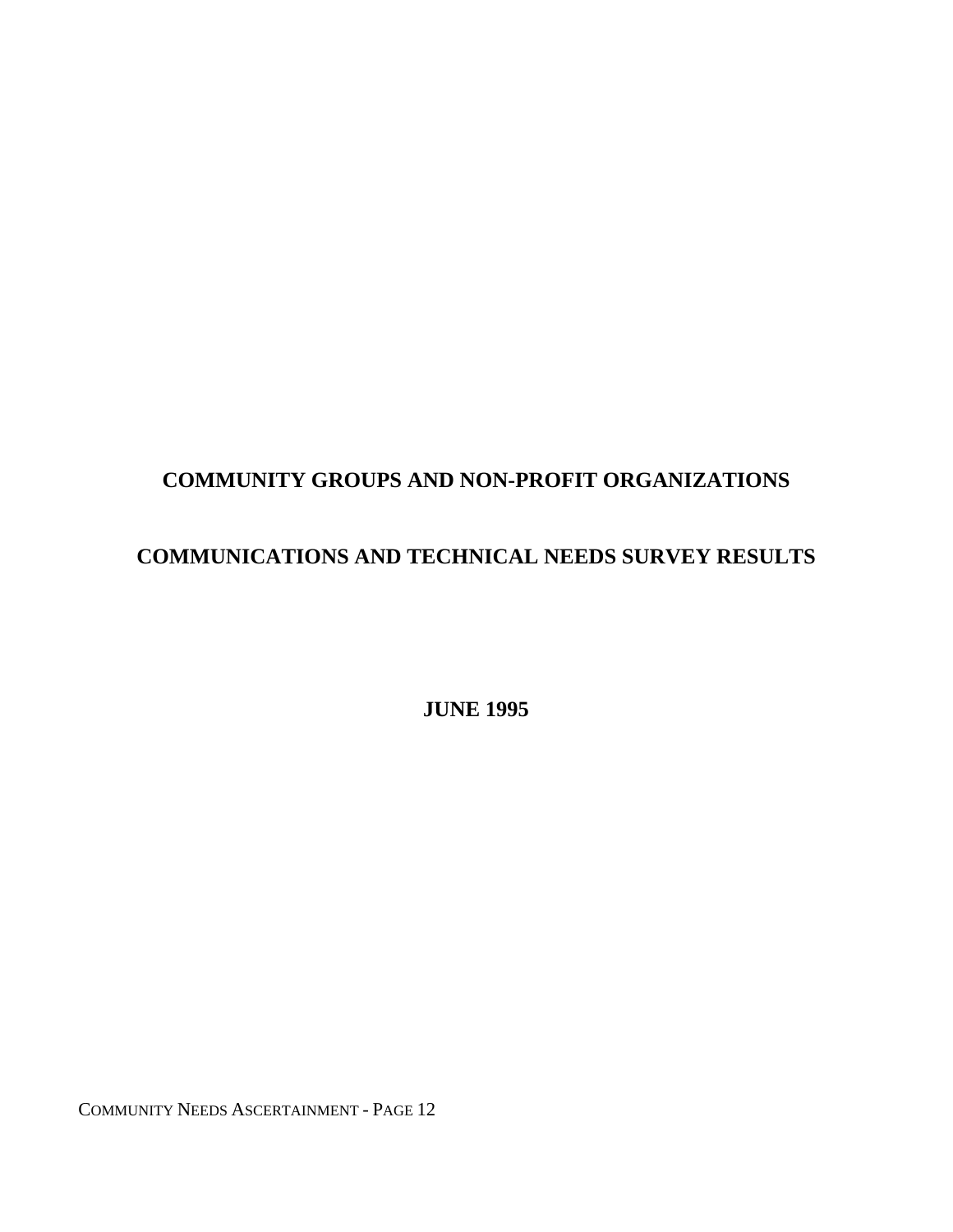#### **EXECUTIVE SUMMARY**

#### **Introduction**

The Mt. Hood Cable Regulatory Commission is engaged in a process to renew the Paragon Cable franchise agreements for Portland and East Multnomah county which serve areas east of the Willamette River to Corbett. As part of the renewal process, the Commission is conducting an ascertainment of future communications needs and interests in order to determine a public benefits package for the new agreements.

The ability of community groups and non-profit organizations to use the cable system's technology for communications with their constituencies and clients will be an important part of the public benefits package. In order to assist the Commission in understanding these groups' communication and technology needs, the Commission conducted a survey of community and non-profit organizations in Multnomah County. The results of the survey are contained in this report and will assist the Commission in developing future community uses of the cable communications system.

The Commission mailed surveys to 462 organizations and 93 responded -- a 20 percent response rate. The responses provide a good sampling of non-profit organizations' current uses of communications technology and desires for future uses.

#### **Community Groups Future Communications Needs and Interests**

In order for non-profit organizations to use technology to communicate with their clients and constituencies in the future, they must have virtually no-cost connections or points of access to distribution systems and adequate equipment within their organizations. In addition, equipment and training on technology use must be available to their clients. These areas were identified as the top three barriers to using technology to reach clients.

Consequently, the organizations believed it is very important that the following communications resources be available to them at no or low cost over the next ten years: information kiosks located in public places; community centers where training and equipment are provided on use of video and computer technology; and access to the Internet and E-mail. Organizations also placed importance on availability of channels for community group's programs on basic cable service; video conferencing; and video origination points allowing organizations to cablecast an event live.

Community access channels and resources have become, and will continue to be, important communications resources for non-profit organizations. According to the survey, community access channels are used more often as a communication means than commercial television or radio mediums. Community groups anticipate increasing their use of access channel capacity,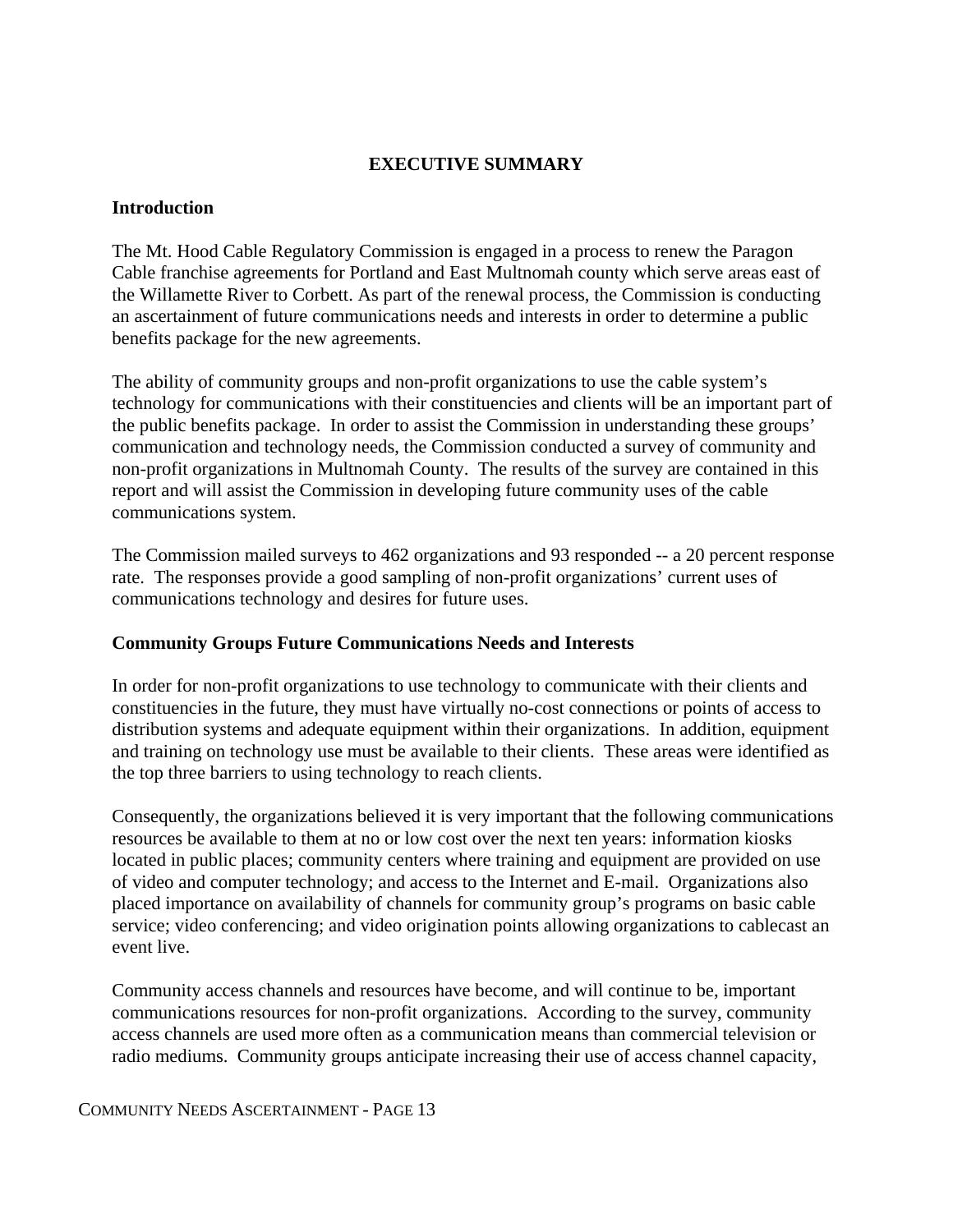equipment and training over the next ten years, and groups who don't currently use access channels expressed great interest in basic video communications such as listing events and activities on a video bulletin board and cablecasting Public Service Announcements (PSA) on access channels.

#### **Current Use of Communications Technology**

The sampling of community and non-profit organizations indicated that nearly all (98%) of their staff members or volunteer leadership have a telephone. This percentage did not vary based on staff size of organization. However, availability of both fax machines and computers decreased with organizational staff size. For example, 92 percent of staff members with organizations with organizational staff sizes of 17 people or more have access to a fax and 81 percent have computers. In contrast, in organizations with one staff member or only volunteer leadership, 41 percent have access to a fax and 62 percent have computers.

Availability of Internet access or E-mail for staff or volunteer members was low for all groups and staff size had little impact on availability. Only 32 percent responded that they have access to E-mail and 28 percent to the Internet.

The telephone and print media are currently the most widely used method of communicating with constituents and clients. Fax and direct mail were identified as the second most common method. Community access channels were identified more often as a communications means than was TV/radio advertising or coverage, and E-mail or Internet use.

In order to maintain and improve their level of service, organizations stated that they are most likely to invest in telephone technology over the next five years. They also attached a high level of importance to investing in voice messaging, Internet connections, fax, E-mail and video technologies. Organizations placed a low priority on video conferencing for internal technology investment.

The organizations surveyed expressed a relatively strong need to communicate with people in their organization, the general public, and other organizations. They expressed less of a need to communicate with specific segments of the population and elected officials.

When asked to state what the barriers were to communication, the following themes emerged. First, time constraints on staff and volunteer leadership surfaced most often. People in nonprofit and community organizations believe they just don't have the time to effectively communicate within or outside of their organizations. Secondly, the organizations have difficulty identifying effective ways to access the general public and elected officials. And third, funds to implement communications creates a barrier for most organizations.

The organizations were also asked to identify barriers to using technology to communicate with their constituents and clients. Organizations, whether large or small, agreed that funds for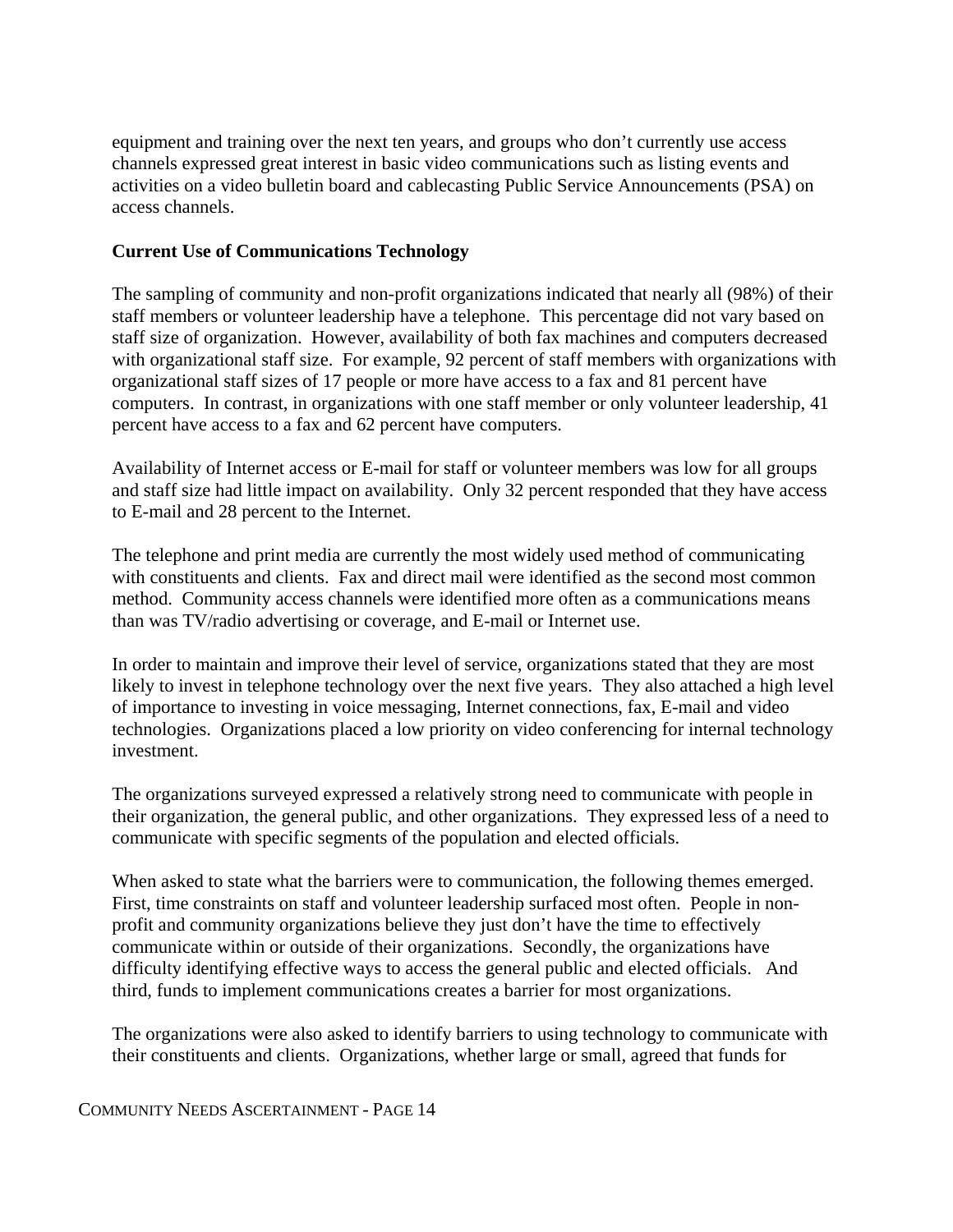ongoing connections charges for Internet and E-mail access , client funds for equipment and training to use technology, and adequate equipment within the organization were the top three barriers to using technology to reach their constituencies.

#### **Use of Cable Technology in Communications with Clients and Constituents**

The survey showed that a total of 25 percent of organizations responding currently provide programming on the community access channels; 75 percent indicated that they have not used community access resources.

Organizations currently providing programming on cable access channels stated that their use of community access resources would increase or stay about the same over the next 10 years. Not one organization indicated that their use would decrease. Of the community access resources identified in the survey, use of channel capacity will have the greatest increase, followed by training classes and equipment.

The ability to produce and cablecast public service announcements (PSAs) and to list an organization's events, meetings and activities on access channels generated the most interest from organizations not currently using community access resources. Other possible uses also generated interest: (in descending order of interest) ability to air nationally-produced programs; live television coverage of an organizations' events and activities; having staff or constituents trained to enable them to produce programming; and live meeting coverage with the ability for people to call-in comments or testimony.

Regardless of whether or not an organization was currently providing programming on the community access channels, organizations surveyed indicated the following resources would be very important to have access to at no or low cost over the next ten years: information kiosks located in public places like shopping malls and libraries; community centers where training and equipment would be provided on use of video and computer technology; and access to interactive data bases, the Internet and E-mail. Those that would be somewhat important included cable channels for community programs available on basic service; teleconferencing; and video origination points allowing an organization to cablecast an event live from where it is taking place. Those that would not be too important to have access to included live, interactive origination points which allow viewers to participate in a meeting by telephone and two-way closed circuit video.

#### **Differences between East County and Portland Oriented Groups**

Organizations were asked to self identify their geographic service area in an attempt to discover if there were differences between groups that serve East Multnomah County and Portland. Seventy-three percent stated that they served Multnomah County or the larger metropolitan area. Only 18 percent target services only to East Multnomah County and eight percent to City of Portland. These small percentages do not provide a good representative sampling of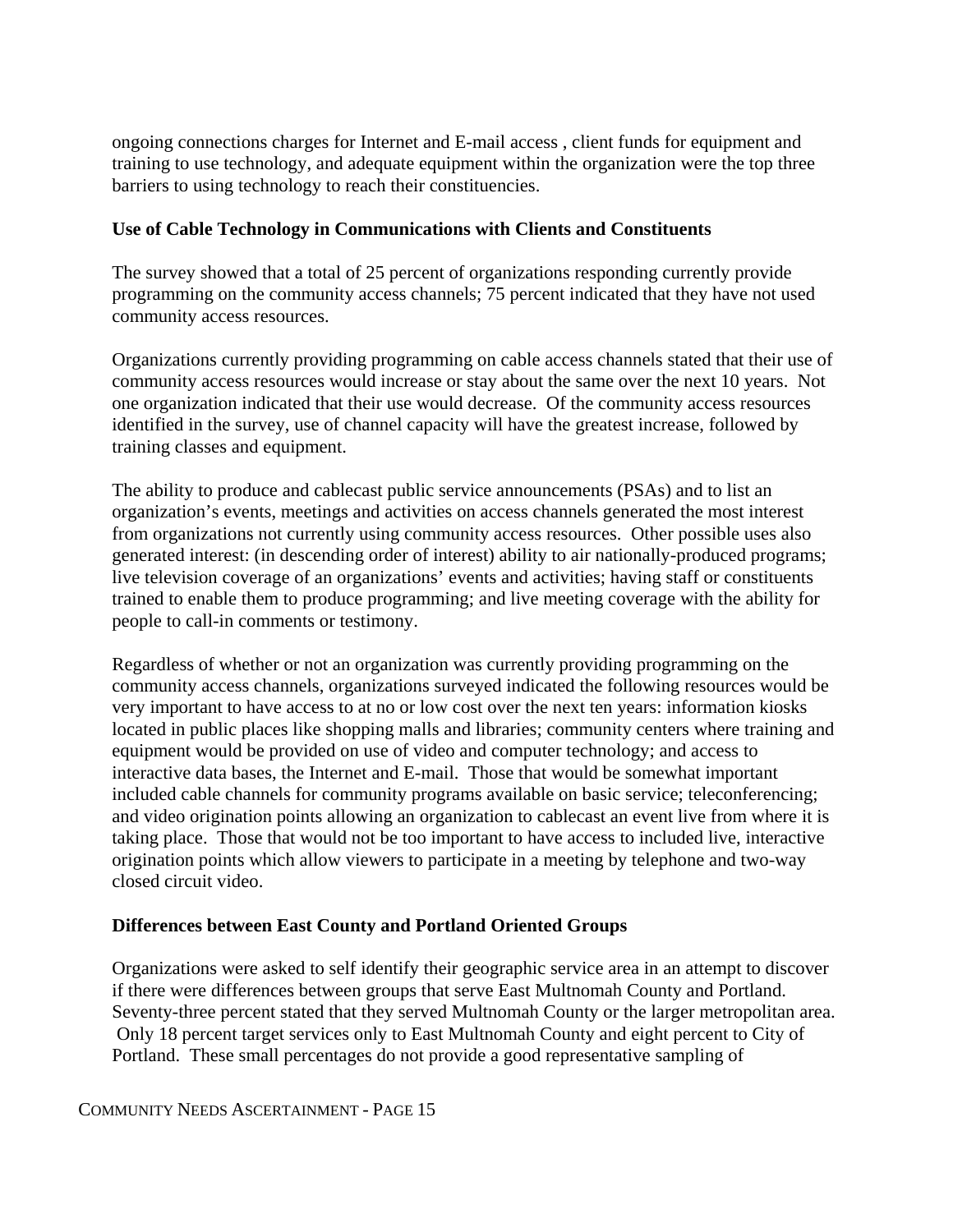organizations. Therefore, statistical tabulations and analysis has not been provided for East County or Portland only organizations.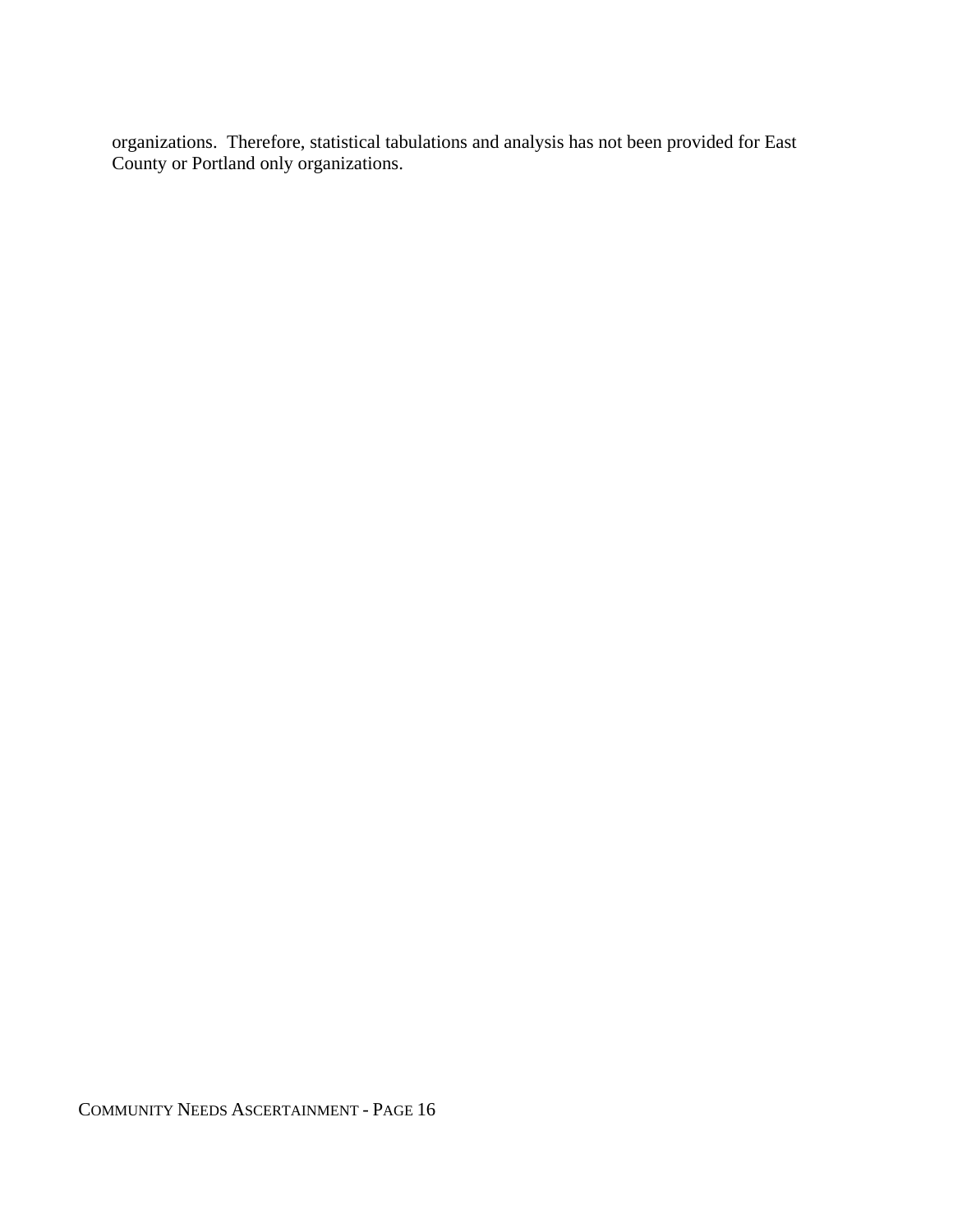#### **SUMMARY OF STATISTICAL ANALYSIS**

# CHARACTERISTICS OF RESPONDING ORGANIZATIONS

| 31%<br>arts or cultural<br>22%<br>neighborhood or community group  |
|--------------------------------------------------------------------|
|                                                                    |
|                                                                    |
| 11%<br>issue or political advocacy                                 |
| trade or professional<br>8%                                        |
| environmental<br>8%                                                |
| 2%<br>media access                                                 |
| <b>Number of paid staff people:24%</b><br>one or less staff person |
| 24%<br>two to five staff people                                    |
| 26%<br>six to 16 staff people                                      |
| 17 or more staff people<br>26%                                     |

**Sixty percent of the organizations operated in one site, while 40 percent had more than one site with an average of five sites.**

| Geographic service area: | 63%   | serve greater metro area or larger |
|--------------------------|-------|------------------------------------|
|                          | 18%   | serve East Multnomah County only   |
|                          | 10%   | serve Multnomah County             |
|                          | 8%    | serve Portland only                |
|                          | $1\%$ | serve Happy Valley only            |
|                          |       |                                    |

### **Target services to particular segment of population**

| 11% | children and families                  |
|-----|----------------------------------------|
| 8%  | seniors                                |
| 8%  | ethnic, cultural and sexual minorities |
| 7%  | women                                  |
| 5%  | disabled                               |
| .5% | low-income and homeless                |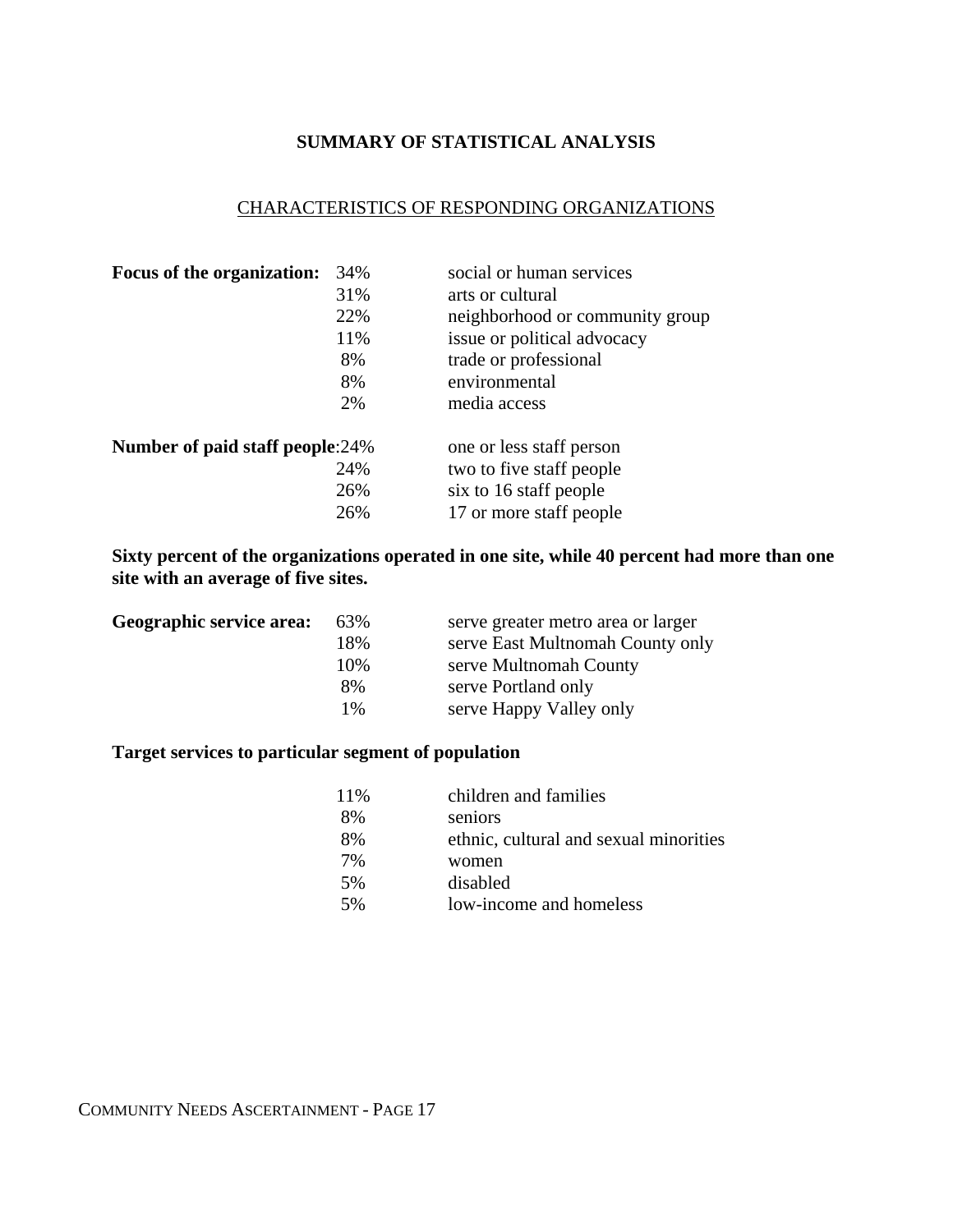#### STATISTICAL RESULTS SUMMARY

|              | <b>Barriers to Communication</b>                                                                                        |  |
|--------------|-------------------------------------------------------------------------------------------------------------------------|--|
| 45.8         | time constraints $(40\%)$ , availability $(21\%)$ , money<br>(17%)                                                      |  |
| 41.9         | access $(51\%)$ , awareness $(22\%)$ , staff time $(15\%)$                                                              |  |
| 39.8         | time constraints $(40\%)$ , resources and money $(28\%)$                                                                |  |
| 38.5<br>34.1 | exposure $(36\%)$ , cost $(35\%)$ , money/time $(11\%)$<br>time constraints $(35\%)$ , access $(27\%)$ , money $(23\%)$ |  |
|              | <b>Need to Communicate (scale to 50)</b>                                                                                |  |

# **Current Access to Technology**

| telephone          | 98% | no variance among organization size                                 |
|--------------------|-----|---------------------------------------------------------------------|
| fax machine        | 75% | progressively higher/larger organization (41% less than 1 to 92.2%) |
|                    |     | for 17 more)                                                        |
| computer           | 69% | progressively higher/larger organization (62% for less than 1 to    |
|                    |     | 81% for 17 more)                                                    |
| E-mail             | 32% | little variance among organization size                             |
| access to Internet | 28% | no variance among organization size                                 |

# **Investment in Future Technology (Importance Next Five Years)**

|                     | Very | Fairly | <b>Not</b> |
|---------------------|------|--------|------------|
| telephone           | 59%  | 26%    | 15%        |
| voice messaging     | 41%  | 32%    | 27%        |
| fax                 | 39%  | 31%    | 30%        |
| E-mail              | 37%  | 29%    | 34%        |
| Internet connection | 32%  | 40%    | 28%        |
| video               | 29%  | 37%    | 34%        |
| video conferencing  | 14%  | 24%    | 62%        |

# **Current Communication Tools with Constituents and Clients**

| overall      | telephone 99%, print media 90%, Fax 73%, mail 63%, access channels<br>33%, TV 27%, radio 23%, E-mail 18%, Internet 11%, marketing video<br>5%, video conferencing 2% |  |
|--------------|----------------------------------------------------------------------------------------------------------------------------------------------------------------------|--|
| 1 less staff | print media (100%), mail (100%), telephone (94%), access channels<br>$(39\%)$                                                                                        |  |
| 2 to 5 staff | print media/telephone $(100\%)$ , fax $(89\%)$ , tv $(57\%)$ , access channels<br>(44%)                                                                              |  |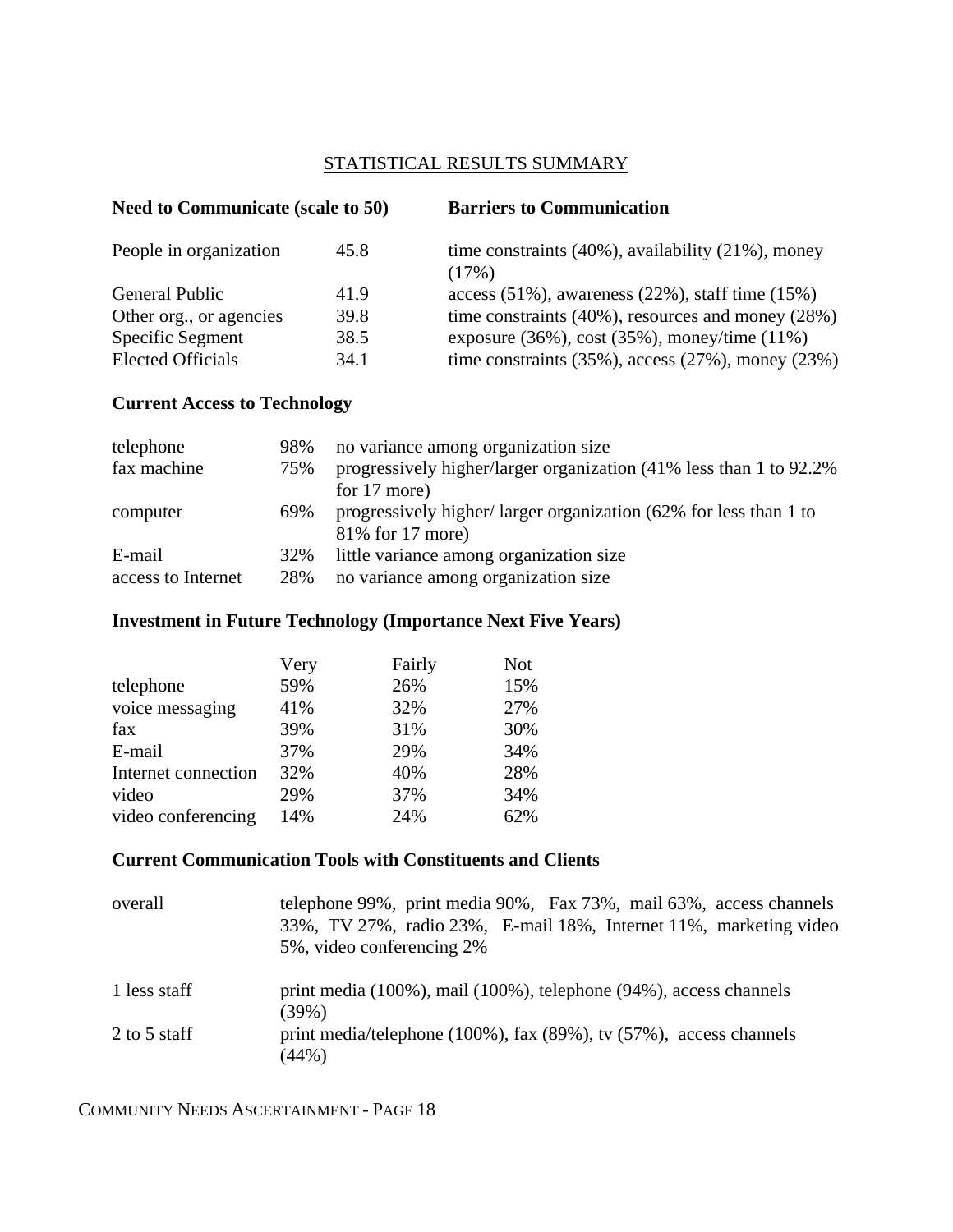| 6 to 16 staff | telephone/mail $(100\%)$ , fax $(95)$ , print media $(84\%)$ , access channels 37% |
|---------------|------------------------------------------------------------------------------------|
| 17 more staff | telephone (100%), fax/print media (89%), tv/radio (67%), mail (33%)                |

#### **Barriers to Using Technology**

Results did not vary by organizational size. (Scale to 50)

| Funds for ongoing connection charges      | 40.8 |
|-------------------------------------------|------|
| Client funds for equip/training           | 40.7 |
| Adequate equipment within org.            | 39.0 |
| Client access to computer/video equipment | 36.6 |
| Client or constituent knowledge for use   | 35.9 |
| Staff knowledge or training               | 31.2 |
| Client acceptance of technology           | 29.6 |
| Staff acceptance                          | 24.2 |
|                                           |      |

#### **Use of Access Resources**

25% of orgs. use access channels

Use increases with organizational size (39% of 1 or less staff use access channels to 5% with 17 more staff)

| Access use for future: (no one identified a decrease in use) |              |               |
|--------------------------------------------------------------|--------------|---------------|
| channel capacity                                             | 67% increase | 33% stay same |
| equipment                                                    | 33% increase | 67% stay same |
| training classes                                             | 50% increase | 50% stay same |

For organizations that haven't used access resources in the past: interest in next 10 years (scale to 50)

PSAs (43), bulletin board listing (42), nationally-produced videos (35), live event coverage (35), training (34), live call-in (27)

| 1 less staff | live event coverage (50), bulletin board (50), PSAs (50), staff trained (44),<br>nationally- produced videos $(42)$ , live call-in $(42)$        |
|--------------|--------------------------------------------------------------------------------------------------------------------------------------------------|
| $2$ to 5     | bulletin board $(49)$ , PSAs $(49)$ , live event coverage $(34)$ , training $(33)$ ,<br>nationally- produced videos $(33)$ , live call-in $(27)$ |
| 6 to 16      | PSAs (43), bulletin board (35), nationally-produced videos (33), training<br>$(32)$ , live event coverage $(31)$ , live call-in $(22)$           |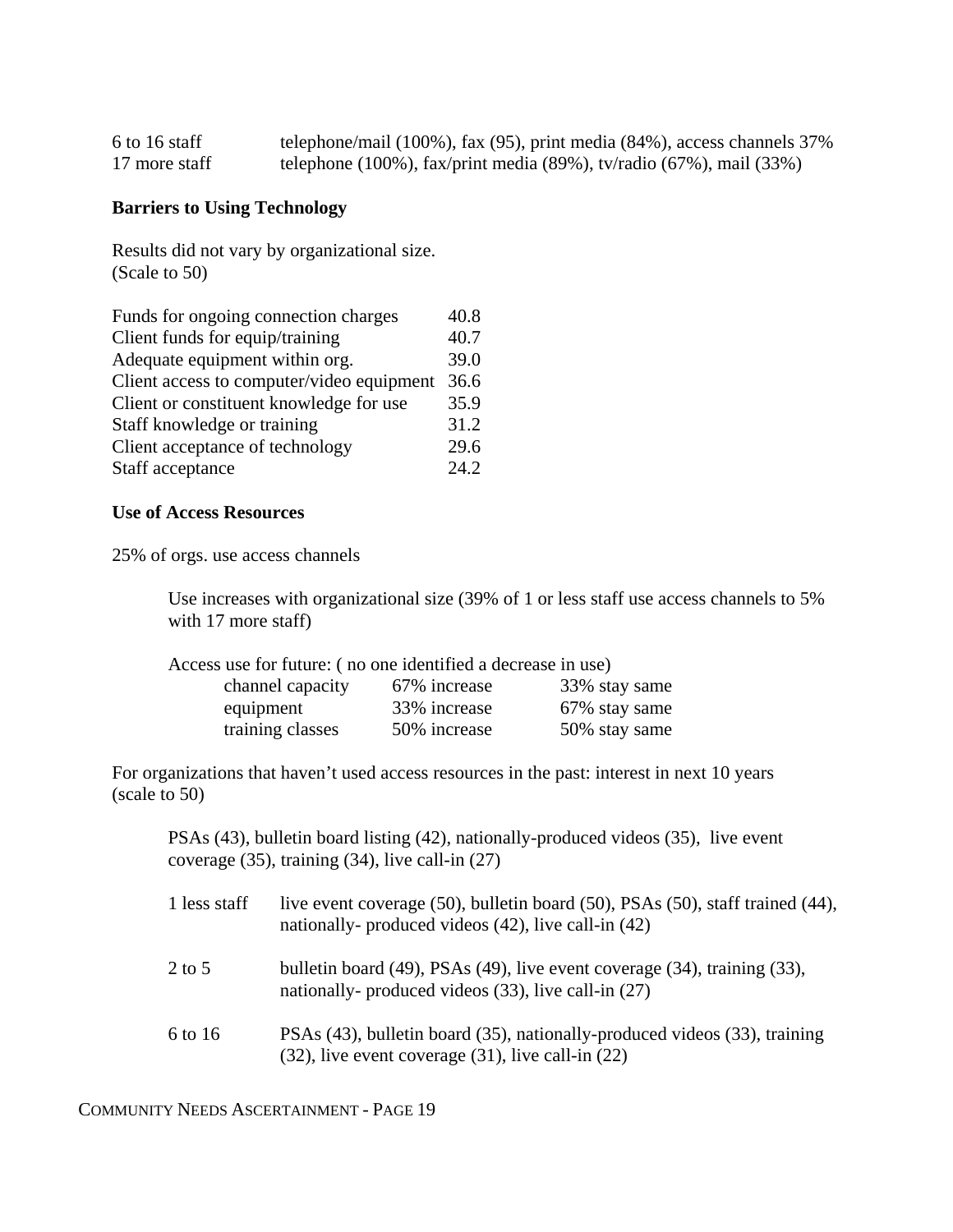17 more staff bulletin board (41), PSAs (38), nationally-produced videos (35), training (33), live event coverage (33), live call-in (26)

#### **Importance of Technology Available at Low or No Cost Over Next 10 Years**

| information kiosks                                                                                          |                                                                               | 53% (very important) |  |
|-------------------------------------------------------------------------------------------------------------|-------------------------------------------------------------------------------|----------------------|--|
| training, equipment at community centers                                                                    |                                                                               | 51%                  |  |
|                                                                                                             | interactive data bases, Internet, E-Mail                                      | 51%                  |  |
|                                                                                                             | channels for video on basic service                                           | 46%                  |  |
| teleconferencing                                                                                            |                                                                               | 36%                  |  |
| live origination points                                                                                     |                                                                               | 35%                  |  |
| live, interactive origination points                                                                        |                                                                               | 33%                  |  |
| two way closed circuit video                                                                                |                                                                               | 22%                  |  |
| 1 less staff<br>live origination sites (53%), information kiosks (44%),<br>training/equipment $(39%)$       |                                                                               |                      |  |
| 2 to 5 staff                                                                                                | training/equipment $(59\%)$ , channels $(50\%)$ , information kiosks $(44\%)$ |                      |  |
| information kiosks (60%), training/equipment (50%), channels and live<br>6 to 16 staff<br>interactive (44%) |                                                                               |                      |  |

17 more staff information kiosks and teleconferencing (63%), training/equipment and channels (53%)

#### **Interest in participating in ongoing telecommunications planning: 54% responded positively**

#### **List of Sites Identified as Possible Live Origination Points** (Only listed those on eastside)

Benson High School Coliseum (5) Dahlke Manor (? address) Five-Mile Station, Sellwood Francis Community Center (? address) Gresham City Hall (3) Historical St. John's Theater Interstate Firehouse Cultural Center (2) K-BOO King Facility Libraries (5) (Gresham Regional Library) Lloyd Center Food Court Matt Dishman Community Center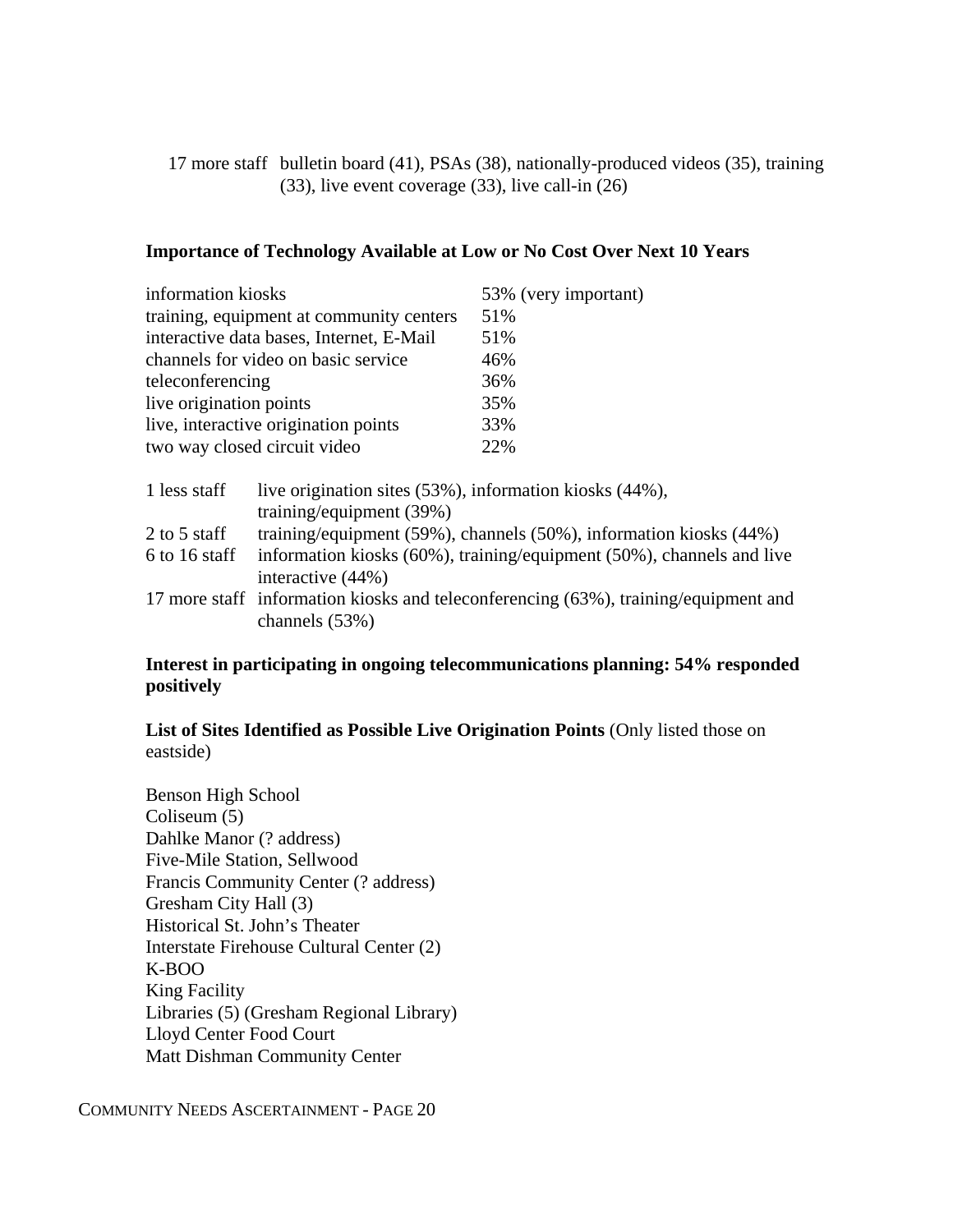METRO Mid-County Senior Center Mt. Hood Community College (6) (Art Center Auditorium) Mt. Tabor Water Square Multnomah ESD OMSI Oregon Conference Center Portland Community College, Cascade (2) Portland Convention Center (4) Portland Neighborhood Coalition Offices Sam Cox Building, Troutdale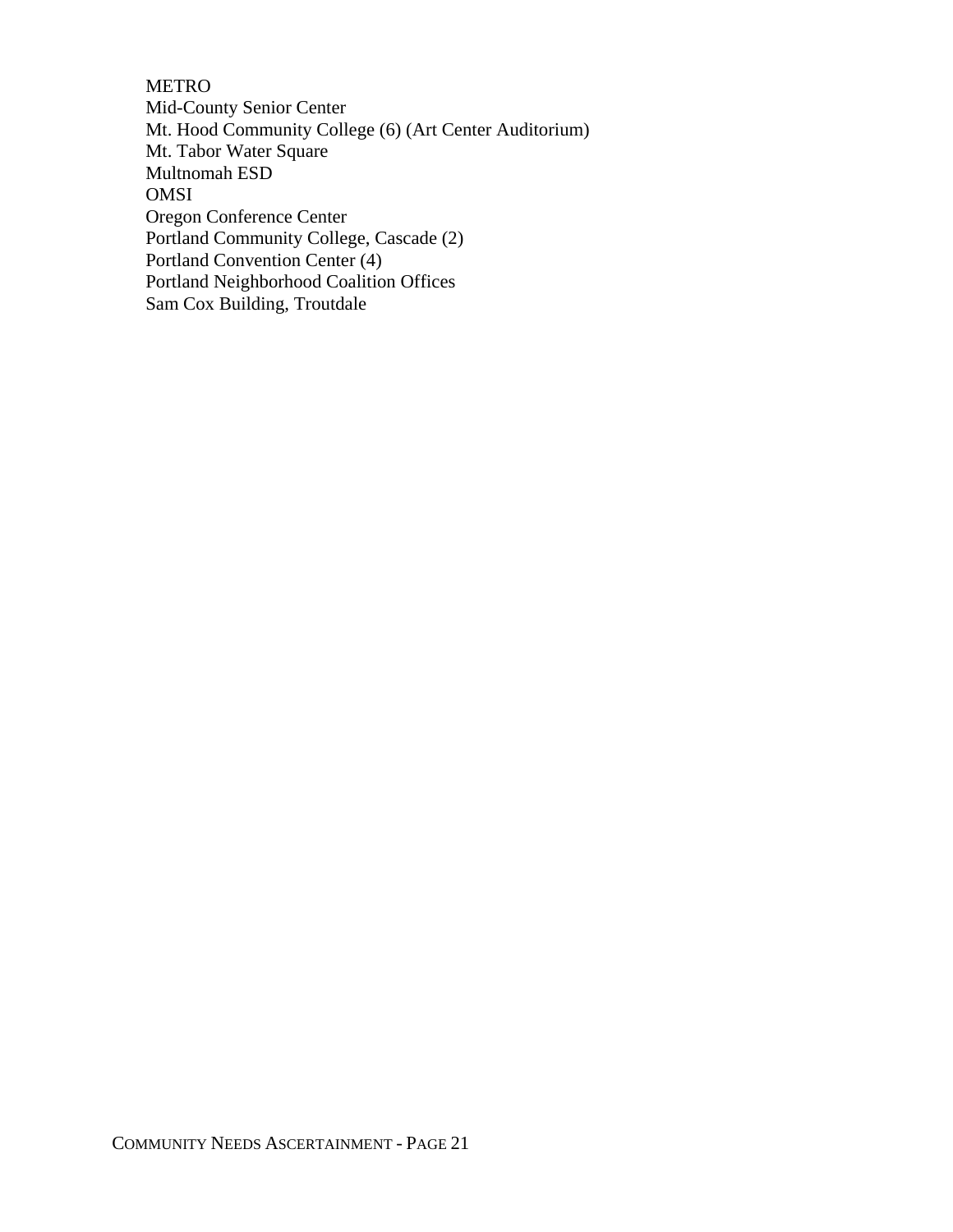# **PUBLIC INSTITUTIONS NEEDS ASCERTAINMENT**

 Please Note: Appendix A listed in this report is not included. If you wish to receive a copy of Appendix A, please contact the Cable Communications Office.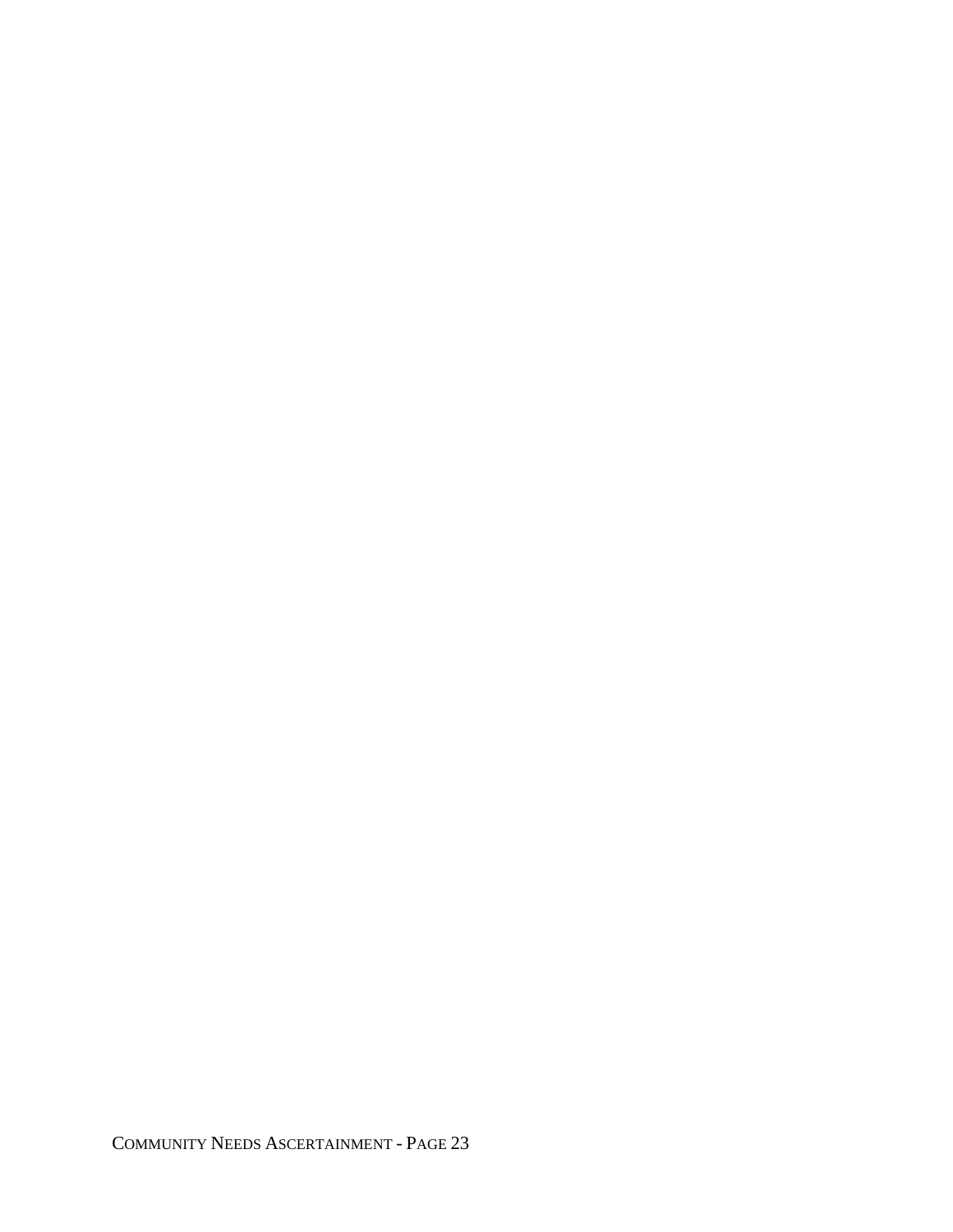### **1995 MHCRC SURVEY OF CABLE SUBSCRIBERS**

 Please Note: The Introduction, Viewer Comments and the Survey Questionnaire listed in this report are not included. If you wish to receive a copy of these, please contact the Cable Communications Office.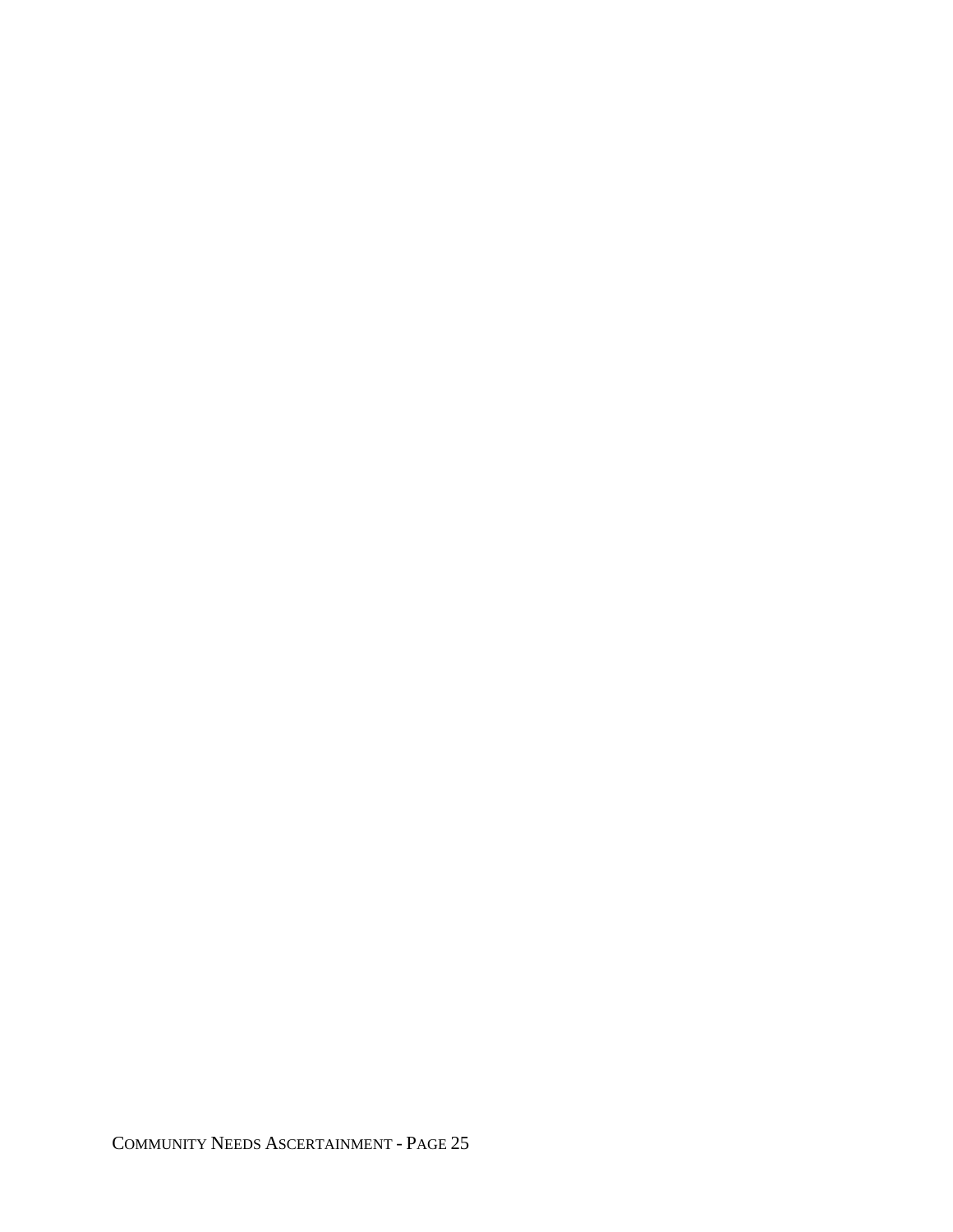#### **1995 MHCRC SURVEY OF NON-SUBSCRIBERS**

 Please Note: The Resident Comments and the Survey Questionnaire listed in this report are not included. If you wish to receive a copy of these, please contact the Cable Communications Office.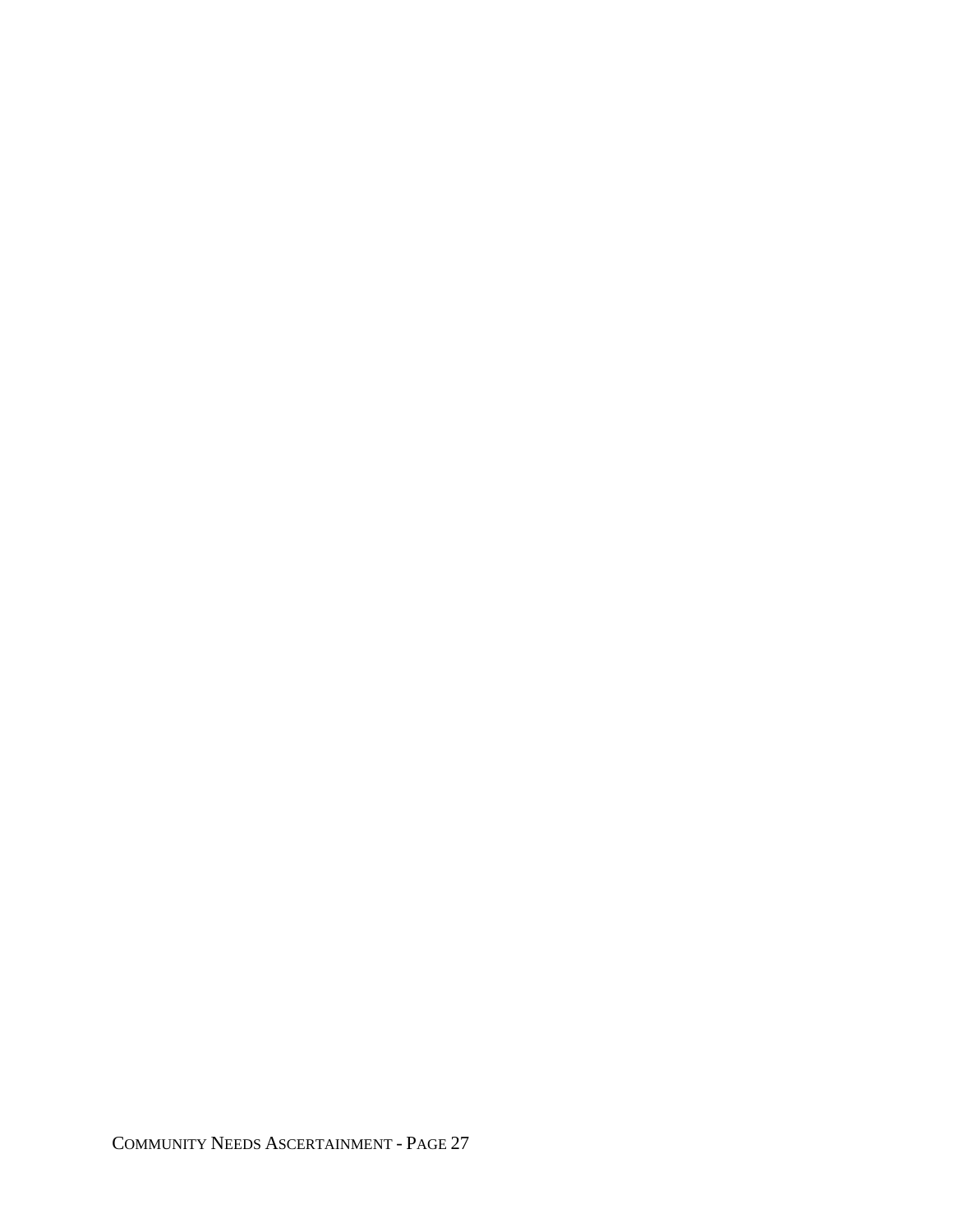# **COMMUNITY NEEDS ASSESSMENT FOR EAST MULTNOMAH COUNTY**

 Please Note: Appendix A listed in this report is not included. If you wish to receive a copy of Appendix A, please contact the Cable Communications Office.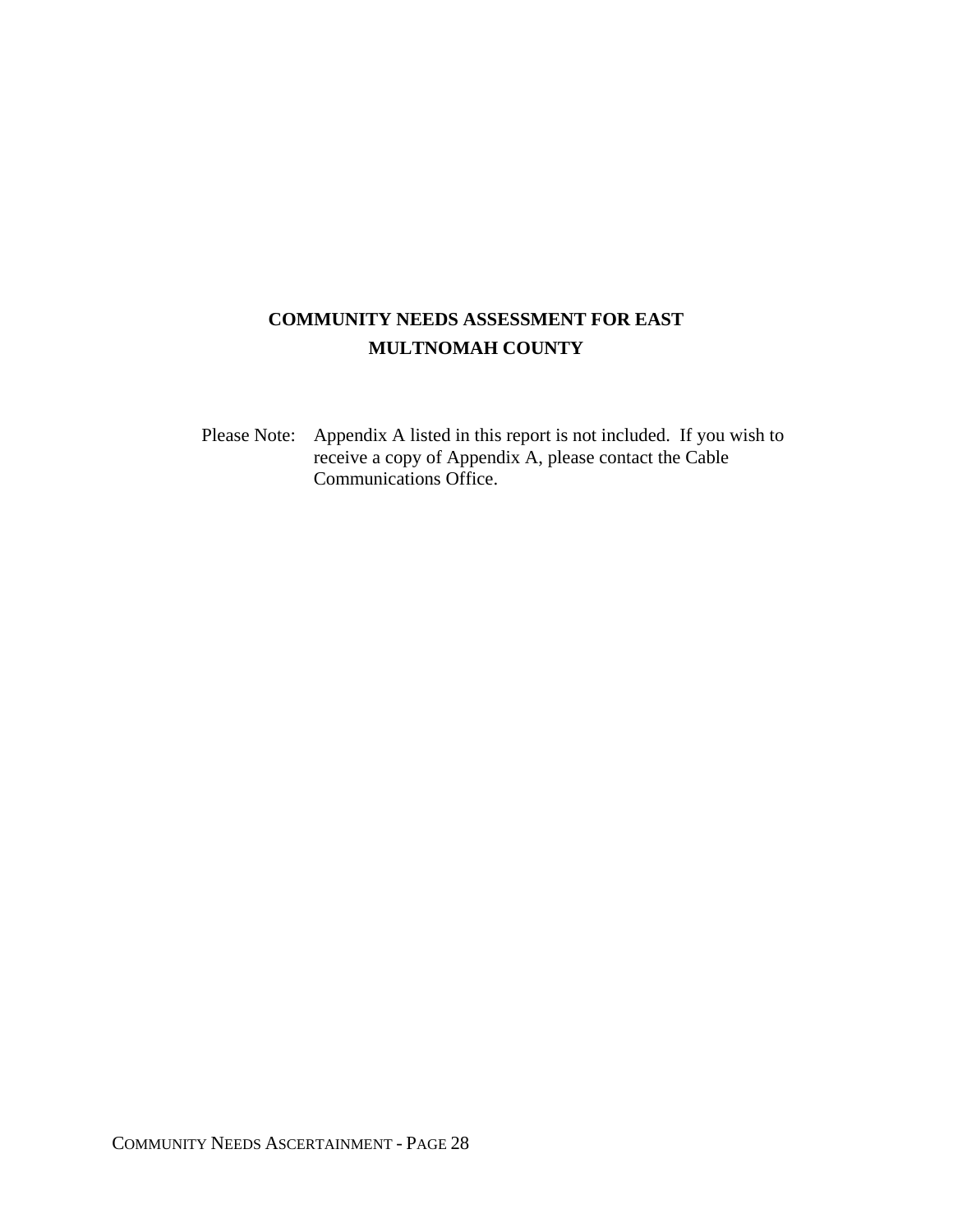# **COMMUNITY MEDIA NEEDS ASCERTAINMENT**

Please Note: Exhibits 4-26 listed in this report are not included. If you wish to receive a copy of the Exhibits, please contact the Cable Communications Office.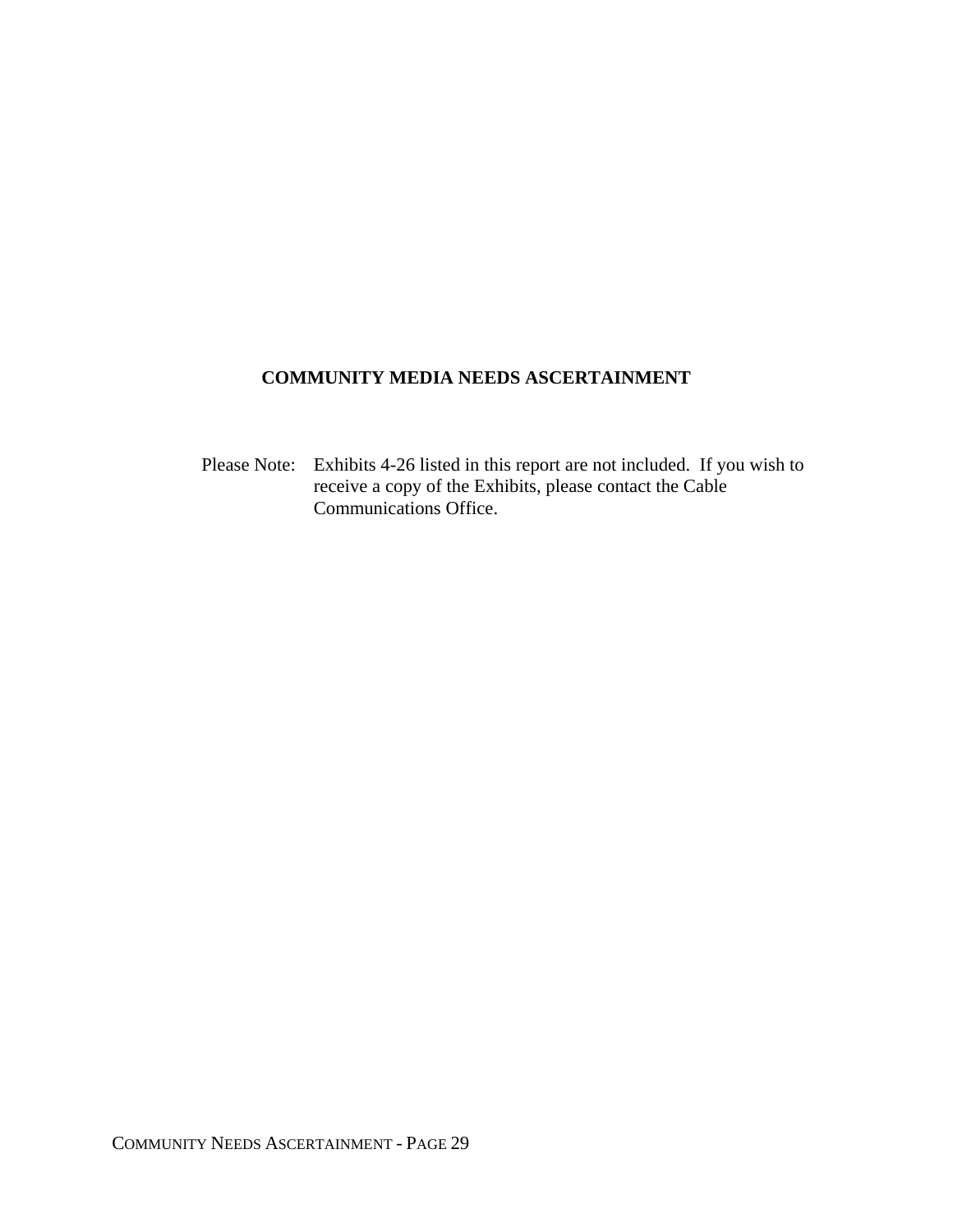**PUBLIC HEARING TESTIMONY: MAY 15, 1995**